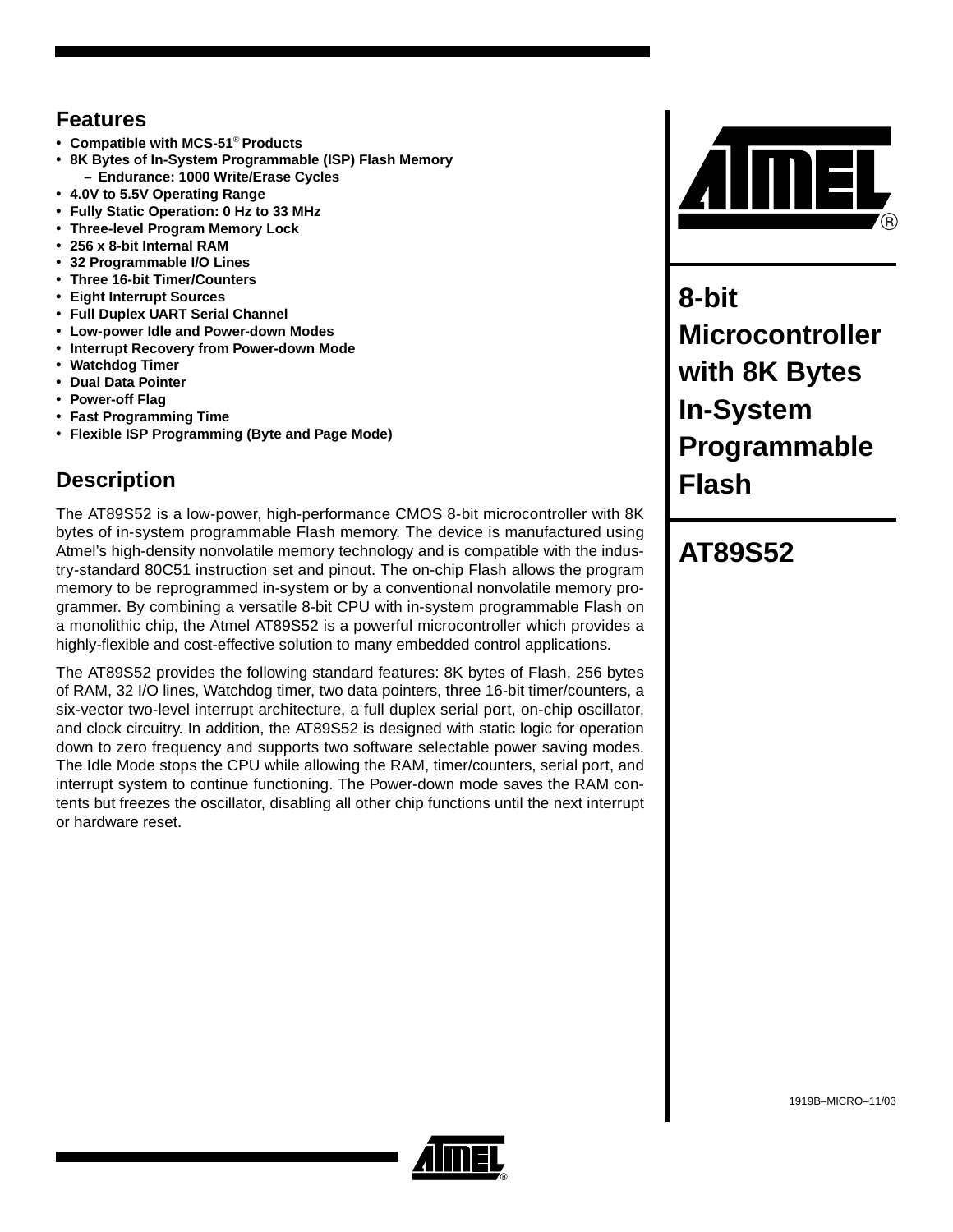

### **Pin Configurations**

#### **PDIP**

| (T2) P1.0                           | 1  | 40 | <b>VCC</b> |
|-------------------------------------|----|----|------------|
| (T2 EX) P1.1                        | 2  | 39 | P0.0 (AD0) |
| P <sub>1.2</sub> [                  | 3  | 38 | P0.1 (AD1) |
| P1.3                                | 4  | 37 | P0.2 (AD2) |
| P <sub>1.4</sub>                    | 5  | 36 | P0.3 (AD3) |
| (MOSI) P1.5                         | 6  | 35 | P0.4 (AD4) |
| (MISO) P1.6 [                       | 7  | 34 | P0.5 (AD5) |
| (SCK) P1.7 [                        | 8  | 33 | P0.6 (AD6) |
| $RST$ $\Box$                        | 9  | 32 | P0.7 (AD7) |
| (RXD) P3.0                          | 10 | 31 | EA/VPP     |
| (TXD) P3.1 [                        | 11 | 30 | ALE/PROG   |
| (INTO) P3.2 [                       | 12 | 29 | PSEN       |
| $(\overline{\mathsf{INT1}})$ P3.3 [ | 13 | 28 | P2.7 (A15) |
| (T0) P3.4 [                         | 14 | 27 | P2.6 (A14) |
| (T1) P3.5 [                         | 15 | 26 | P2.5 (A13) |
| (WR) P3.6 [                         | 16 | 25 | P2.4 (A12) |
| (RD) P3.7 [                         | 17 | 24 | P2.3 (A11) |
| XTAL <sub>2</sub>                   | 18 | 23 | P2.2 (A10) |
| <b>XTAL1</b>                        | 19 | 22 | P2.1 (A9)  |
| <b>GND</b> [                        | 20 | 21 | P2.0 (A8)  |
|                                     |    |    |            |

#### **TQFP**



#### **PLCC** (MOSI) P1.5 □ 7 (MISO) P1.6  $□$  8 (SCK) P1.7 □ 9 RST □ 10 (RXD) P3.0 □ 11 NC □ 12 (TXD) P3.1 囗 13 (INT0) P3.2 □ 14 15 16 17 29 (T1) P3.5 P2.5 (A13) 18 19 20 21 22 23 24 25 26 27 28  $\begin{array}{c} \n 3 \times 3 \times 3 \times 5 \ \hline \n \end{array}$   $\begin{array}{c} \n \text{39} \quad \text{P0.4 (AD4)} \n \end{array}$ 38 P0.5 (AD5) 37 P0.6 (AD6) 36 P0.7 (AD7) 35 34 33 ALE/PROG 32 PSEN 31 P2.7 (A15) 30 P2.6 (A14) (INT1) P3.3 (T0) P3.4 EA/VPP NC ۔<br>ته 542 $\overline{\mathcal{E}}$  $\overline{ }$ (WR) P3.6 (RD) P3.7 XTAL2 XTAL1 GND NC (A8) P2.0 (A9) P2.1 (A10) P2.2 (A11) P2.3 (A12) P2.4 P1.4<br>P1.3<br>P1.2<br>P1.2 (T2)<br>P1.2<br>P1.2<br>P1.2<br>DCC<br>VCC P1.1 (T2 EX) P0.0 (AD0) P0.1 (AD1) P0.2 (AD2) P0.3 (AD3)

**PDIP**

| RST                               |    | 42 | P1.7 (SCK)                         |
|-----------------------------------|----|----|------------------------------------|
|                                   | 2  | 41 |                                    |
| (RXD) P3.0                        |    |    | P1.6 (MISO)                        |
| (TXD) P3.1 [                      | 3  | 40 | P1.5 (MOSI)                        |
| (INTO) P3.2                       | 4  | 39 | P <sub>1.4</sub>                   |
| $(\overline{\mathsf{INT1}})$ P3.3 | 5  | 38 | P <sub>1.3</sub>                   |
| (T0) P3.4                         | 6  | 37 | P <sub>1.2</sub>                   |
| (T1) P3.5                         | 7  | 36 | P1.1 (T2EX)                        |
| (WR) P3.6                         | 8  | 35 | P <sub>1.0</sub> (T <sub>2</sub> ) |
| (RD) P3.7                         | 9  | 34 | VDD                                |
| <b>XTAL2</b>                      | 10 | 33 | <b>PWRVDD</b>                      |
| <b>XTAL1</b>                      | 11 | 32 | P0.0 (AD0)                         |
| <b>GND</b>                        | 12 | 31 | P0.1 (AD1)                         |
| <b>PWRGND</b>                     | 13 | 30 | P0.2 (AD2)                         |
| (A8) P2.0 [                       | 14 | 29 | P0.3 (AD3)                         |
| (A9) P2.1                         | 15 | 28 | P0.4 (AD4)                         |
| (A10) P2.2                        | 16 | 27 | P0.5 (AD5)                         |
| (A11) P2.3                        | 17 | 26 | P0.6 (AD6)                         |
| (A12) P2.4 l                      | 18 | 25 | P0.7 (AD7)                         |
| (A13) P2.5 [                      | 19 | 24 | <b>FANPP</b>                       |
| (A14) P2.6                        | 20 | 23 | ALE/PROG                           |
| (A15) P2.7 [                      | 21 | 22 | <b>PSEN</b>                        |
|                                   |    |    |                                    |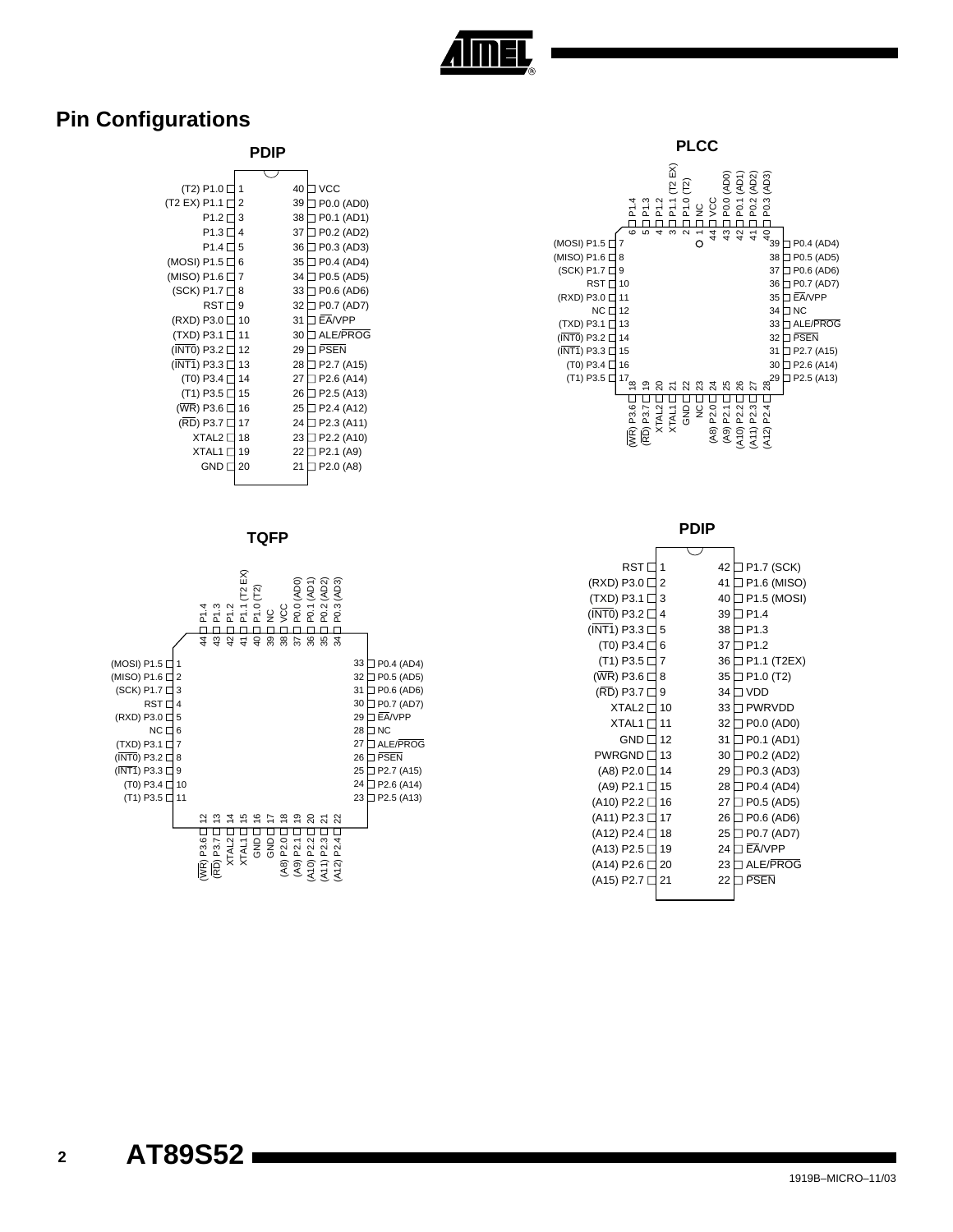# **AT89S52**

## **Block Diagram**



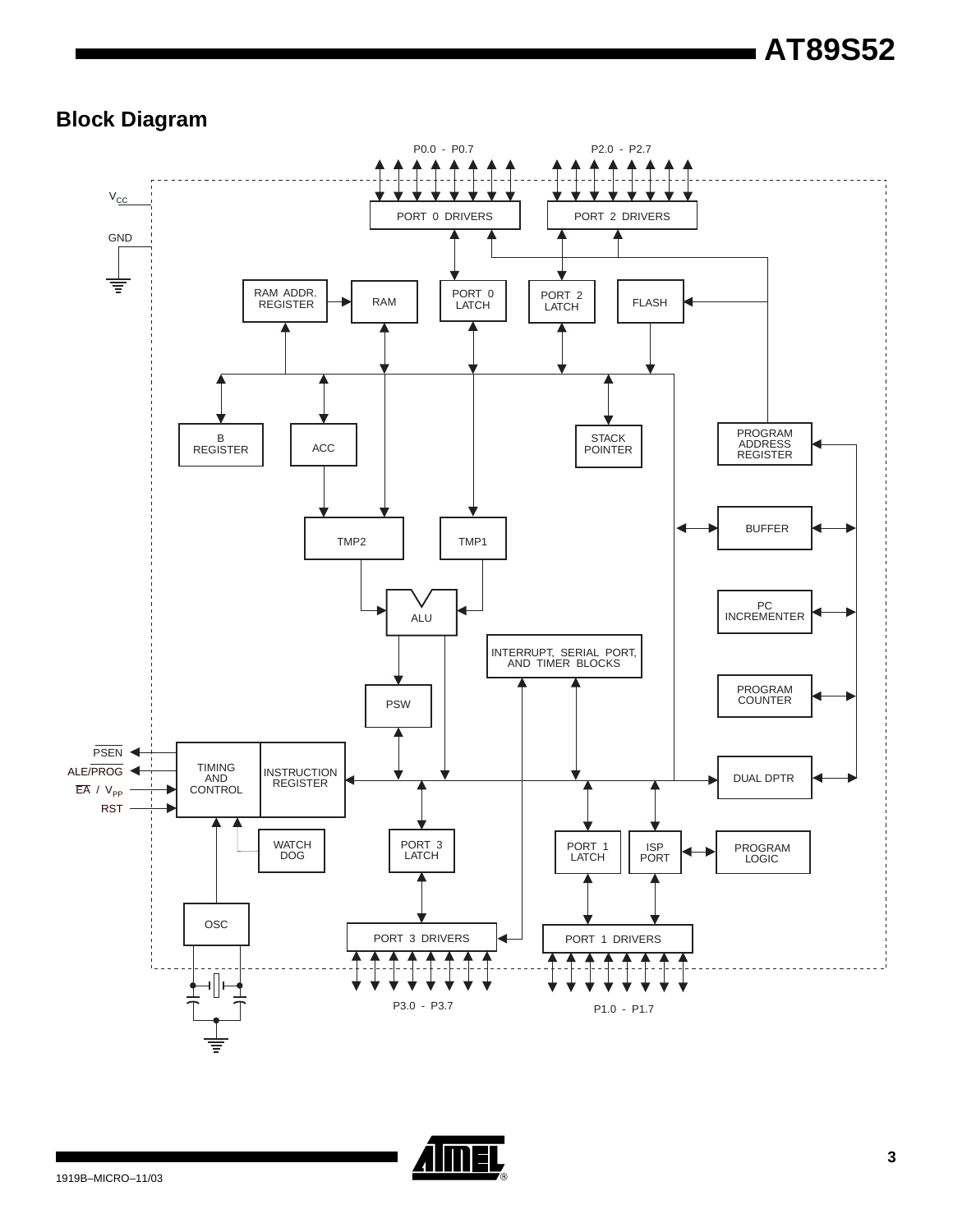

## **Pin Description**

| <b>VCC</b> | Supply voltage.                                                                            |                                                                                                                                                                                                                                                                                                                                                                                                                |
|------------|--------------------------------------------------------------------------------------------|----------------------------------------------------------------------------------------------------------------------------------------------------------------------------------------------------------------------------------------------------------------------------------------------------------------------------------------------------------------------------------------------------------------|
| <b>GND</b> | Ground.                                                                                    |                                                                                                                                                                                                                                                                                                                                                                                                                |
| Port 0     | impedance inputs.                                                                          | Port 0 is an 8-bit open drain bidirectional I/O port. As an output port, each pin can sink<br>eight TTL inputs. When 1s are written to port 0 pins, the pins can be used as high-                                                                                                                                                                                                                              |
|            |                                                                                            | Port 0 can also be configured to be the multiplexed low-order address/data bus during<br>accesses to external program and data memory. In this mode, P0 has internal pull-ups.                                                                                                                                                                                                                                 |
|            | verification.                                                                              | Port 0 also receives the code bytes during Flash programming and outputs the code<br>bytes during program verification. External pull-ups are required during program                                                                                                                                                                                                                                          |
| Port 1     |                                                                                            | Port 1 is an 8-bit bidirectional I/O port with internal pull-ups. The Port 1 output buffers<br>can sink/source four TTL inputs. When 1s are written to Port 1 pins, they are pulled high<br>by the internal pull-ups and can be used as inputs. As inputs, Port 1 pins that are exter-<br>nally being pulled low will source current $(I_{\parallel})$ because of the internal pull-ups.                       |
|            |                                                                                            | In addition, P1.0 and P1.1 can be configured to be the timer/counter 2 external count<br>input (P1.0/T2) and the timer/counter 2 trigger input (P1.1/T2EX), respectively, as<br>shown in the following table.                                                                                                                                                                                                  |
|            | verification.                                                                              | Port 1 also receives the low-order address bytes during Flash programming and                                                                                                                                                                                                                                                                                                                                  |
|            | <b>Port Pin</b>                                                                            | <b>Alternate Functions</b>                                                                                                                                                                                                                                                                                                                                                                                     |
|            | P <sub>1.0</sub>                                                                           | T2 (external count input to Timer/Counter 2), clock-out                                                                                                                                                                                                                                                                                                                                                        |
|            | P <sub>1.1</sub>                                                                           | T2EX (Timer/Counter 2 capture/reload trigger and direction control)                                                                                                                                                                                                                                                                                                                                            |
|            | P <sub>1.5</sub>                                                                           | MOSI (used for In-System Programming)                                                                                                                                                                                                                                                                                                                                                                          |
|            | P <sub>1.6</sub>                                                                           | MISO (used for In-System Programming)                                                                                                                                                                                                                                                                                                                                                                          |
|            | P <sub>1.7</sub>                                                                           | SCK (used for In-System Programming)                                                                                                                                                                                                                                                                                                                                                                           |
| Port 2     |                                                                                            | Port 2 is an 8-bit bidirectional I/O port with internal pull-ups. The Port 2 output buffers<br>can sink/source four TTL inputs. When 1s are written to Port 2 pins, they are pulled high<br>by the internal pull-ups and can be used as inputs. As inputs, Port 2 pins that are exter-<br>nally being pulled low will source current $(I_{\parallel})$ because of the internal pull-ups.                       |
|            |                                                                                            | Port 2 emits the high-order address byte during fetches from external program memory<br>and during accesses to external data memory that use 16-bit addresses (MOVX @<br>DPTR). In this application, Port 2 uses strong internal pull-ups when emitting 1s. During<br>accesses to external data memory that use 8-bit addresses (MOVX @ RI), Port 2 emits<br>the contents of the P2 Special Function Register. |
|            |                                                                                            | Port 2 also receives the high-order address bits and some control signals during Flash<br>programming and verification.                                                                                                                                                                                                                                                                                        |
| Port 3     | by the internal pull-ups and can be used as inputs. As inputs, Port 3 pins that are exter- | Port 3 is an 8-bit bidirectional I/O port with internal pull-ups. The Port 3 output buffers<br>can sink/source four TTL inputs. When 1s are written to Port 3 pins, they are pulled high                                                                                                                                                                                                                       |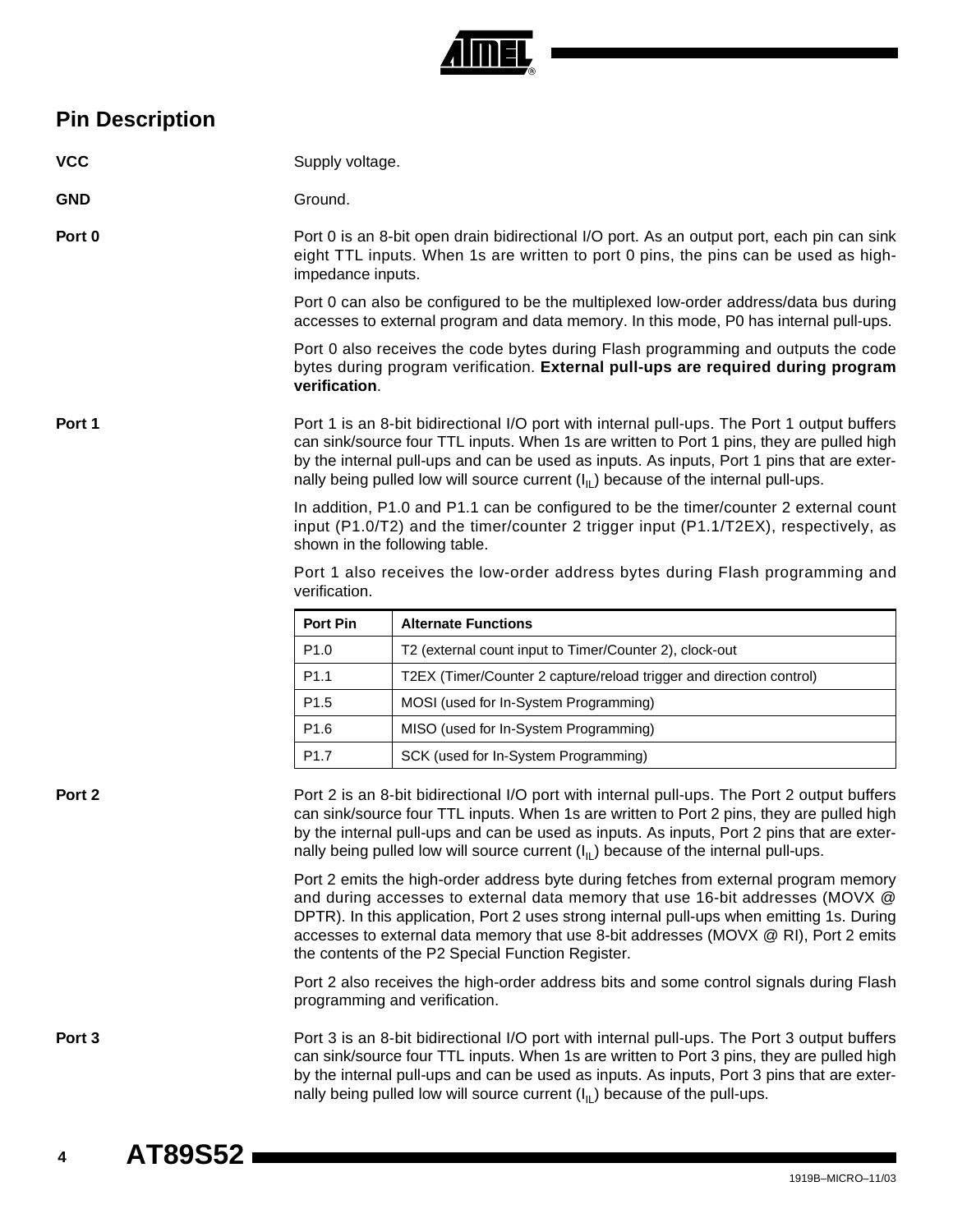Port 3 receives some control signals for Flash programming and verification.

Port 3 also serves the functions of various special features of the AT89S52, as shown in the following table.

| <b>Port Pin</b>  | <b>Alternate Functions</b>             |
|------------------|----------------------------------------|
| P <sub>3.0</sub> | RXD (serial input port)                |
| P <sub>3.1</sub> | TXD (serial output port)               |
| P <sub>3.2</sub> | INTO (external interrupt 0)            |
| P <sub>3.3</sub> | INT1 (external interrupt 1)            |
| P <sub>3.4</sub> | T0 (timer 0 external input)            |
| P <sub>3.5</sub> | T1 (timer 1 external input)            |
| P <sub>3.6</sub> | WR (external data memory write strobe) |
| P <sub>3.7</sub> | RD (external data memory read strobe)  |

**RST** Reset input. A high on this pin for two machine cycles while the oscillator is running resets the device. This pin drives high for 98 oscillator periods after the Watchdog times out. The DISRTO bit in SFR AUXR (address 8EH) can be used to disable this feature. In the default state of bit DISRTO, the RESET HIGH out feature is enabled.

ALE/PROG Address Latch Enable (ALE) is an output pulse for latching the low byte of the address during accesses to external memory. This pin is also the program pulse input (PROG) during Flash programming.

> In normal operation, ALE is emitted at a constant rate of 1/6 the oscillator frequency and may be used for external timing or clocking purposes. Note, however, that one ALE pulse is skipped during each access to external data memory.

> If desired, ALE operation can be disabled by setting bit 0 of SFR location 8EH. With the bit set, ALE is active only during a MOVX or MOVC instruction. Otherwise, the pin is weakly pulled high. Setting the ALE-disable bit has no effect if the microcontroller is in external execution mode.

**PSEN** Program Store Enable (PSEN) is the read strobe to external program memory.

When the AT89S52 is executing code from external program memory, PSEN is activated twice each machine cycle, except that two PSEN activations are skipped during each access to external data memory.

**EA/VPP** External Access Enable. EA must be strapped to GND in order to enable the device to fetch code from external program memory locations starting at 0000H up to FFFFH. Note, however, that if lock bit 1 is programmed, EA will be internally latched on reset.

 $\overline{EA}$  should be strapped to  $V_{CC}$  for internal program executions.

This pin also receives the 12-volt programming enable voltage ( $V_{\text{PP}}$ ) during Flash programming.

**XTAL1** Input to the inverting oscillator amplifier and input to the internal clock operating circuit.

**XTAL2 COMPANY** Output from the inverting oscillator amplifier.

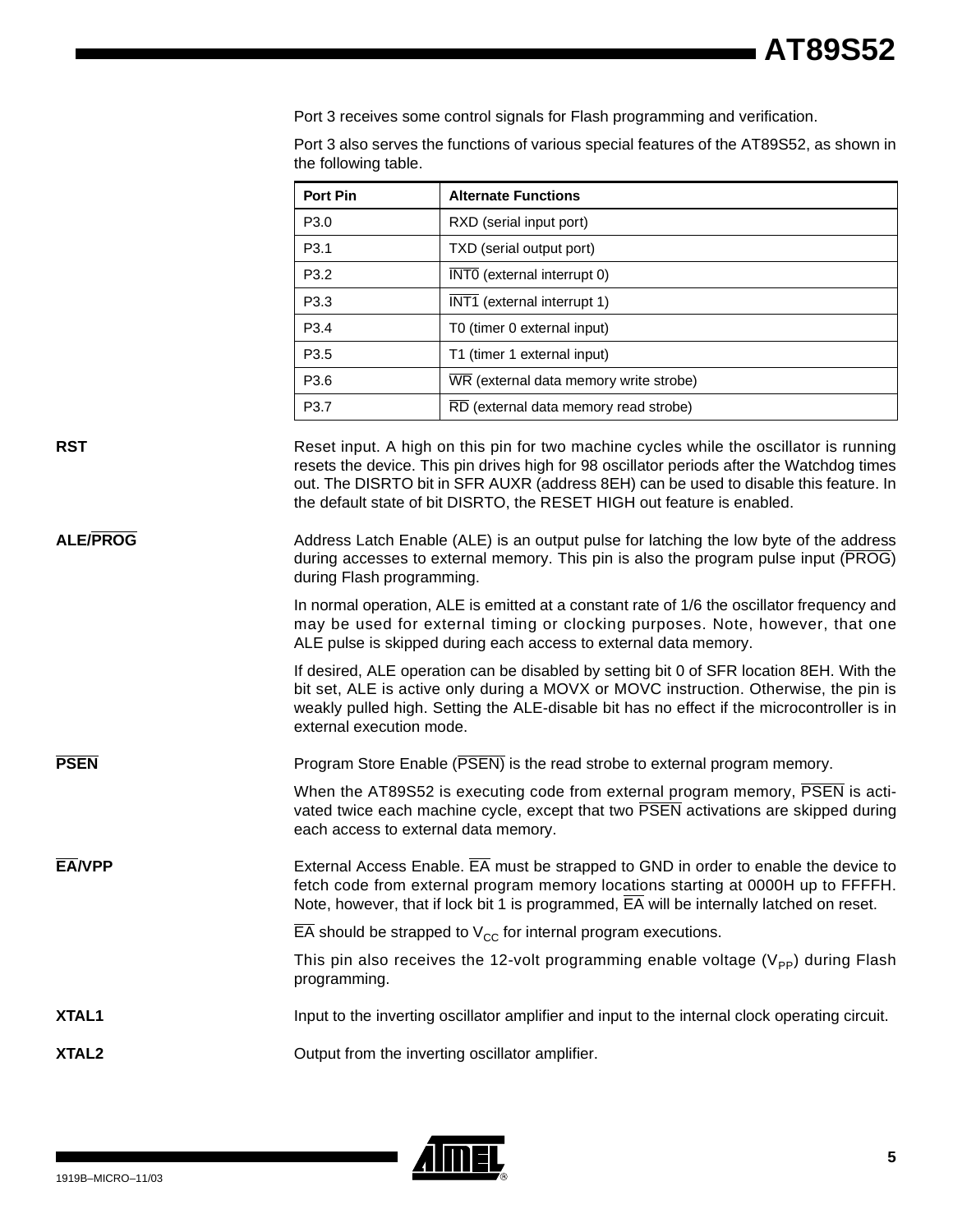

## **Special Function Registers**

A map of the on-chip memory area called the Special Function Register (SFR) space is shown in Table 1.

Note that not all of the addresses are occupied, and unoccupied addresses may not be implemented on the chip. Read accesses to these addresses will in general return random data, and write accesses will have an indeterminate effect.

User software should not write 1s to these unlisted locations, since they may be used in future products to invoke new features. In that case, the reset or inactive values of the new bits will always be 0.

**Timer 2 Registers:** Control and status bits are contained in registers T2CON (shown in Table 2) and T2MOD (shown in Table 6) for Timer 2. The register pair (RCAP2H, RCAP2L) are the Capture/Reload registers for Timer 2 in 16-bit capture mode or 16-bit auto-reload mode.

**Interrupt Registers:** The individual interrupt enable bits are in the IE register. Two priorities can be set for each of the six interrupt sources in the IP register.

|  |  | Table 1. AT89S52 SFR Map and Reset Values |  |  |  |  |
|--|--|-------------------------------------------|--|--|--|--|
|--|--|-------------------------------------------|--|--|--|--|

| 0F8H |                                |                         |                             |                             |                               |                             |                           |                         | 0FFH |
|------|--------------------------------|-------------------------|-----------------------------|-----------------------------|-------------------------------|-----------------------------|---------------------------|-------------------------|------|
| 0F0H | B<br>00000000                  |                         |                             |                             |                               |                             |                           |                         | 0F7H |
| 0E8H |                                |                         |                             |                             |                               |                             |                           |                         | 0EFH |
| 0E0H | ACC<br>00000000                |                         |                             |                             |                               |                             |                           |                         | 0E7H |
| 0D8H |                                |                         |                             |                             |                               |                             |                           |                         | 0DFH |
| 0D0H | <b>PSW</b><br>00000000         |                         |                             |                             |                               |                             |                           |                         | 0D7H |
| 0C8H | T <sub>2</sub> CON<br>00000000 | T2MOD<br>XXXXXX00       | RCAP2L<br>00000000          | RCAP2H<br>00000000          | TL <sub>2</sub><br>00000000   | TH <sub>2</sub><br>00000000 |                           |                         | 0CFH |
| 0C0H |                                |                         |                             |                             |                               |                             |                           |                         | 0C7H |
| 0B8H | IP<br>XX000000                 |                         |                             |                             |                               |                             |                           |                         | 0BFH |
| 0B0H | P <sub>3</sub><br>11111111     |                         |                             |                             |                               |                             |                           |                         | 0B7H |
| 0A8H | IE<br>0X000000                 |                         |                             |                             |                               |                             |                           |                         | 0AFH |
| 0A0H | P <sub>2</sub><br>11111111     |                         | AUXR1<br>XXXXXXX0           |                             |                               |                             | <b>WDTRST</b><br>XXXXXXXX |                         | 0A7H |
| 98H  | <b>SCON</b><br>00000000        | <b>SBUF</b><br>XXXXXXX  |                             |                             |                               |                             |                           |                         | 9FH  |
| 90H  | P <sub>1</sub><br>11111111     |                         |                             |                             |                               |                             |                           |                         | 97H  |
| 88H  | <b>TCON</b><br>00000000        | <b>TMOD</b><br>00000000 | TL <sub>0</sub><br>00000000 | TL <sub>1</sub><br>00000000 | TH <sub>0</sub><br>00000000   | TH <sub>1</sub><br>00000000 | <b>AUXR</b><br>XXX00XX0   |                         | 8FH  |
| 80H  | P <sub>0</sub><br>11111111     | SP<br>00000111          | <b>DP0L</b><br>00000000     | <b>DP0H</b><br>00000000     | DP <sub>1</sub> L<br>00000000 | DP1H<br>00000000            |                           | <b>PCON</b><br>0XXX0000 | 87H  |

## **<sup>6</sup> AT89S52**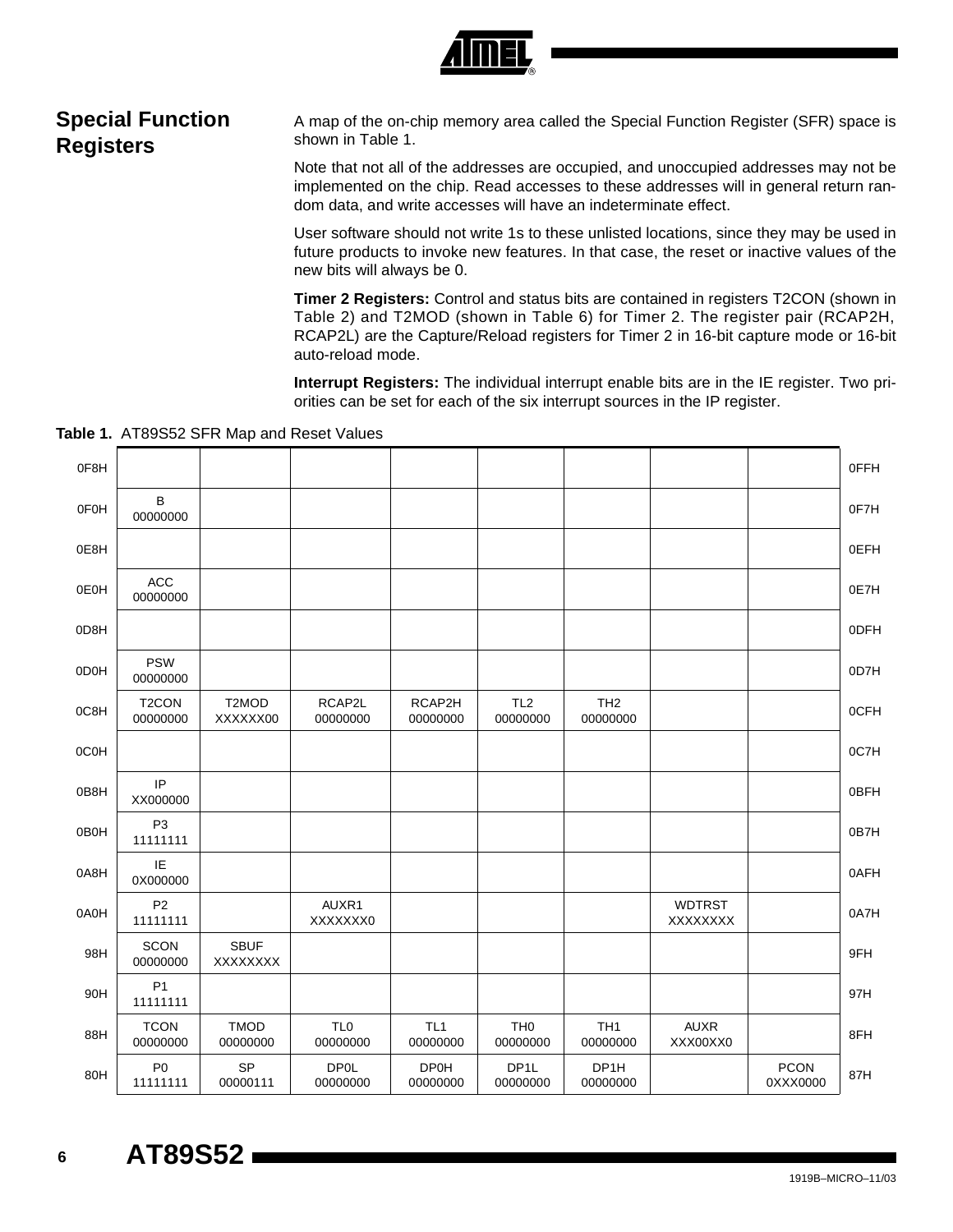#### **Table 2.** T2CON – Timer/Counter 2 Control Register

|     | $T2CON Address = 0C8H$ |                  |             |             |                   |                 | Reset Value = $0000 0000B$ |        |
|-----|------------------------|------------------|-------------|-------------|-------------------|-----------------|----------------------------|--------|
|     | <b>Bit Addressable</b> |                  |             |             |                   |                 |                            |        |
| Bit | TF <sub>2</sub>        | EXF <sub>2</sub> | <b>RCLK</b> | <b>TCLK</b> | EXEN <sub>2</sub> | TR <sub>2</sub> | C/T2                       | CP/RL2 |
|     |                        | 6                | b           | 4           |                   |                 |                            |        |

| Symbol            | <b>Function</b>                                                                                                                                                                                                                                                                                                                                        |
|-------------------|--------------------------------------------------------------------------------------------------------------------------------------------------------------------------------------------------------------------------------------------------------------------------------------------------------------------------------------------------------|
| TF <sub>2</sub>   | Timer 2 overflow flag set by a Timer 2 overflow and must be cleared by software. TF2 will not be set when either RCLK = 1<br>or $TCLK = 1$ .                                                                                                                                                                                                           |
| EXF <sub>2</sub>  | Timer 2 external flag set when either a capture or reload is caused by a negative transition on T2EX and EXEN2 = 1.<br>When Timer 2 interrupt is enabled, $EXF2 = 1$ will cause the CPU to vector to the Timer 2 interrupt routine. EXF2 must be<br>cleared by software. EXF2 does not cause an interrupt in up/down counter mode (DCEN = $1$ ).       |
| <b>RCLK</b>       | Receive clock enable. When set, causes the serial port to use Timer 2 overflow pulses for its receive clock in serial port<br>Modes 1 and 3. RCLK = 0 causes Timer 1 overflow to be used for the receive clock.                                                                                                                                        |
| <b>TCLK</b>       | Transmit clock enable. When set, causes the serial port to use Timer 2 overflow pulses for its transmit clock in serial port<br>Modes 1 and 3. TCLK = 0 causes Timer 1 overflows to be used for the transmit clock.                                                                                                                                    |
| EXEN <sub>2</sub> | Timer 2 external enable. When set, allows a capture or reload to occur as a result of a negative transition on T2EX if Timer<br>2 is not being used to clock the serial port. EXEN2 = 0 causes Timer 2 to ignore events at T2EX.                                                                                                                       |
| TR <sub>2</sub>   | Start/Stop control for Timer 2. $TR2 = 1$ starts the timer.                                                                                                                                                                                                                                                                                            |
| $C/\overline{T2}$ | Timer or counter select for Timer 2. $C/T2 = 0$ for timer function. $C/T2 = 1$ for external event counter (falling edge triggered).                                                                                                                                                                                                                    |
| CP/RL2            | Capture/Reload select. CP/RL2 = 1 causes captures to occur on negative transitions at T2EX if EXEN2 = 1. CP/RL2 = 0<br>causes automatic reloads to occur when Timer 2 overflows or negative transitions occur at T2EX when EXEN2 = 1. When<br>either RCLK or TCLK = 1, this bit is ignored and the timer is forced to auto-reload on Timer 2 overflow. |

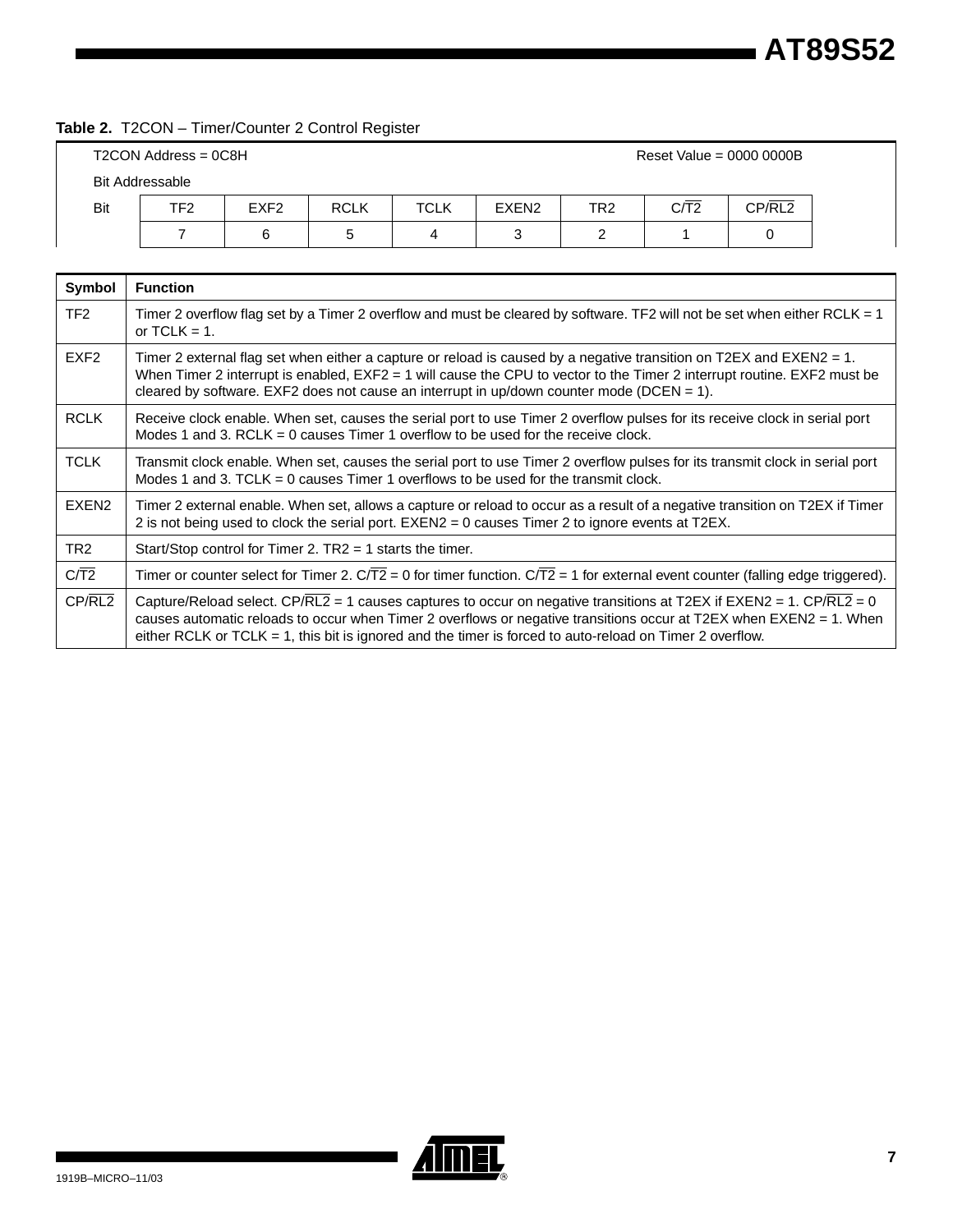

#### **Table 3.** AUXR: Auxiliary Register

| <b>AUXR</b>   | $Address = 8EH$                 |                       |                                     |   |                                                                   |               |                | Reset Value = $XXX00XX0B$ |               |
|---------------|---------------------------------|-----------------------|-------------------------------------|---|-------------------------------------------------------------------|---------------|----------------|---------------------------|---------------|
|               |                                 | Not Bit Addressable   |                                     |   |                                                                   |               |                |                           |               |
|               |                                 |                       |                                     |   | <b>WDIDLE</b>                                                     | <b>DISRTO</b> |                |                           | <b>DISALE</b> |
|               | Bit                             | $\overline{7}$        | 6                                   | 5 | 4                                                                 | 3             | $\overline{2}$ | 1                         | 0             |
|               |                                 |                       |                                     |   |                                                                   |               |                |                           |               |
|               | Reserved for future expansion   |                       |                                     |   |                                                                   |               |                |                           |               |
| <b>DISALE</b> | Disable/Enable ALE              |                       |                                     |   |                                                                   |               |                |                           |               |
|               | <b>DISALE</b>                   | <b>Operating Mode</b> |                                     |   |                                                                   |               |                |                           |               |
|               | $\mathbf 0$                     |                       |                                     |   | ALE is emitted at a constant rate of 1/6 the oscillator frequency |               |                |                           |               |
|               |                                 |                       |                                     |   | ALE is active only during a MOVX or MOVC instruction              |               |                |                           |               |
| <b>DISRTO</b> | Disable/Enable Reset out        |                       |                                     |   |                                                                   |               |                |                           |               |
|               | <b>DISRTO</b>                   |                       |                                     |   |                                                                   |               |                |                           |               |
|               | 0                               |                       |                                     |   | Reset pin is driven High after WDT times out                      |               |                |                           |               |
|               |                                 |                       | Reset pin is input only             |   |                                                                   |               |                |                           |               |
| <b>WDIDLE</b> | Disable/Enable WDT in IDLE mode |                       |                                     |   |                                                                   |               |                |                           |               |
|               | <b>WDIDLE</b>                   |                       |                                     |   |                                                                   |               |                |                           |               |
|               | $\mathbf 0$                     |                       | WDT continues to count in IDLE mode |   |                                                                   |               |                |                           |               |
|               |                                 |                       | WDT halts counting in IDLE mode     |   |                                                                   |               |                |                           |               |

**Dual Data Pointer Registers:** To facilitate accessing both internal and external data memory, two banks of 16-bit Data Pointer Registers are provided: DP0 at SFR address locations 82H-83H and DP1 at 84H-85H. Bit DPS = 0 in SFR AUXR1 selects DP0 and DPS = 1 selects DP1. The user should **ALWAYS** initialize the DPS bit to the appropriate value before accessing the respective Data Pointer Register.

**Power Off Flag:** The Power Off Flag (POF) is located at bit 4 (PCON.4) in the PCON SFR. POF is set to "1" during power up. It can be set and rest under software control and is not affected by reset.

#### **Table 4.** AUXR1: Auxiliary Register 1

| AUXR1      | $Address = A2H$               |                     |   |                                   |   |   |   | Reset Value = XXXXXXX0B |            |  |
|------------|-------------------------------|---------------------|---|-----------------------------------|---|---|---|-------------------------|------------|--|
|            |                               | Not Bit Addressable |   |                                   |   |   |   |                         |            |  |
|            |                               |                     |   |                                   |   |   |   |                         | <b>DPS</b> |  |
|            | Bit                           | 7                   | 6 | 5                                 | 4 | 3 | 2 |                         | 0          |  |
|            |                               |                     |   |                                   |   |   |   |                         |            |  |
|            | Reserved for future expansion |                     |   |                                   |   |   |   |                         |            |  |
| <b>DPS</b> | Data Pointer Register Select  |                     |   |                                   |   |   |   |                         |            |  |
|            | <b>DPS</b>                    |                     |   |                                   |   |   |   |                         |            |  |
|            | 0                             |                     |   | Selects DPTR Registers DP0L, DP0H |   |   |   |                         |            |  |
|            |                               |                     |   | Selects DPTR Registers DP1L, DP1H |   |   |   |                         |            |  |
|            |                               |                     |   |                                   |   |   |   |                         |            |  |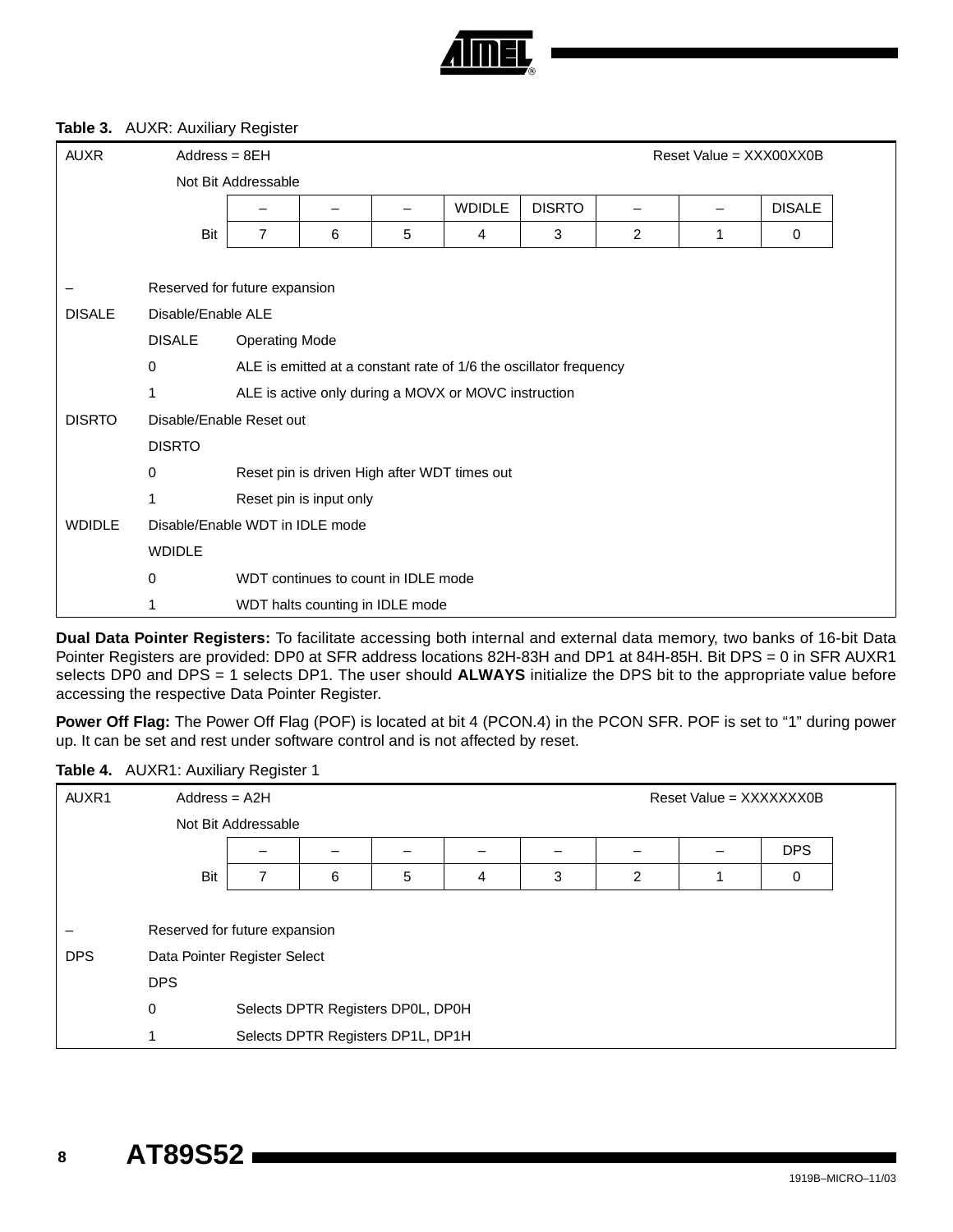**Memory Organization** MCS-51 devices have a separate address space for Program and Data Memory. Up to 64K bytes each of external Program and Data Memory can be addressed.

**Program Memory** If the  $\overline{EA}$  pin is connected to GND, all program fetches are directed to external memory.

On the AT89S52, if EA is connected to  $V_{\text{CC}}$ , program fetches to addresses 0000H through 1FFFH are directed to internal memory and fetches to addresses 2000H through FFFFH are to external memory.

**Data Memory** The AT89S52 implements 256 bytes of on-chip RAM. The upper 128 bytes occupy a parallel address space to the Special Function Registers. This means that the upper 128 bytes have the same addresses as the SFR space but are physically separate from SFR space.

> When an instruction accesses an internal location above address 7FH, the address mode used in the instruction specifies whether the CPU accesses the upper 128 bytes of RAM or the SFR space. Instructions which use direct addressing access the SFR space.

For example, the following direct addressing instruction accesses the SFR at location 0A0H (which is P2).

MOV 0A0H, #data

Instructions that use indirect addressing access the upper 128 bytes of RAM. For example, the following indirect addressing instruction, where R0 contains 0A0H, accesses the data byte at address 0A0H, rather than P2 (whose address is 0A0H).

MOV @R0, #data

Note that stack operations are examples of indirect addressing, so the upper 128 bytes of data RAM are available as stack space.

## **Watchdog Timer (One-time Enabled with Reset-out)**

The WDT is intended as a recovery method in situations where the CPU may be subjected to software upsets. The WDT consists of a 14-bit counter and the Watchdog Timer Reset (WDTRST) SFR. The WDT is defaulted to disable from exiting reset. To enable the WDT, a user must write 01EH and 0E1H in sequence to the WDTRST register (SFR location 0A6H). When the WDT is enabled, it will increment every machine cycle while the oscillator is running. The WDT timeout period is dependent on the external clock frequency. There is no way to disable the WDT except through reset (either hardware reset or WDT overflow reset). When WDT overflows, it will drive an output RESET HIGH pulse at the RST pin.

**Using the WDT** To enable the WDT, a user must write 01EH and 0E1H in sequence to the WDTRST register (SFR location 0A6H). When the WDT is enabled, the user needs to service it by writing 01EH and 0E1H to WDTRST to avoid a WDT overflow. The 14-bit counter overflows when it reaches 16383 (3FFFH), and this will reset the device. When the WDT is enabled, it will increment every machine cycle while the oscillator is running. This means the user must reset the WDT at least every 16383 machine cycles. To reset the WDT the user must write 01EH and 0E1H to WDTRST. WDTRST is a write-only register. The WDT counter cannot be read or written. When WDT overflows, it will generate an output RESET pulse at the RST pin. The RESET pulse duration is 98xTOSC, where TOSC = 1/FOSC. To make the best use of the WDT, it should be serviced in those sections of code that will periodically be executed within the time required to prevent a WDT reset.

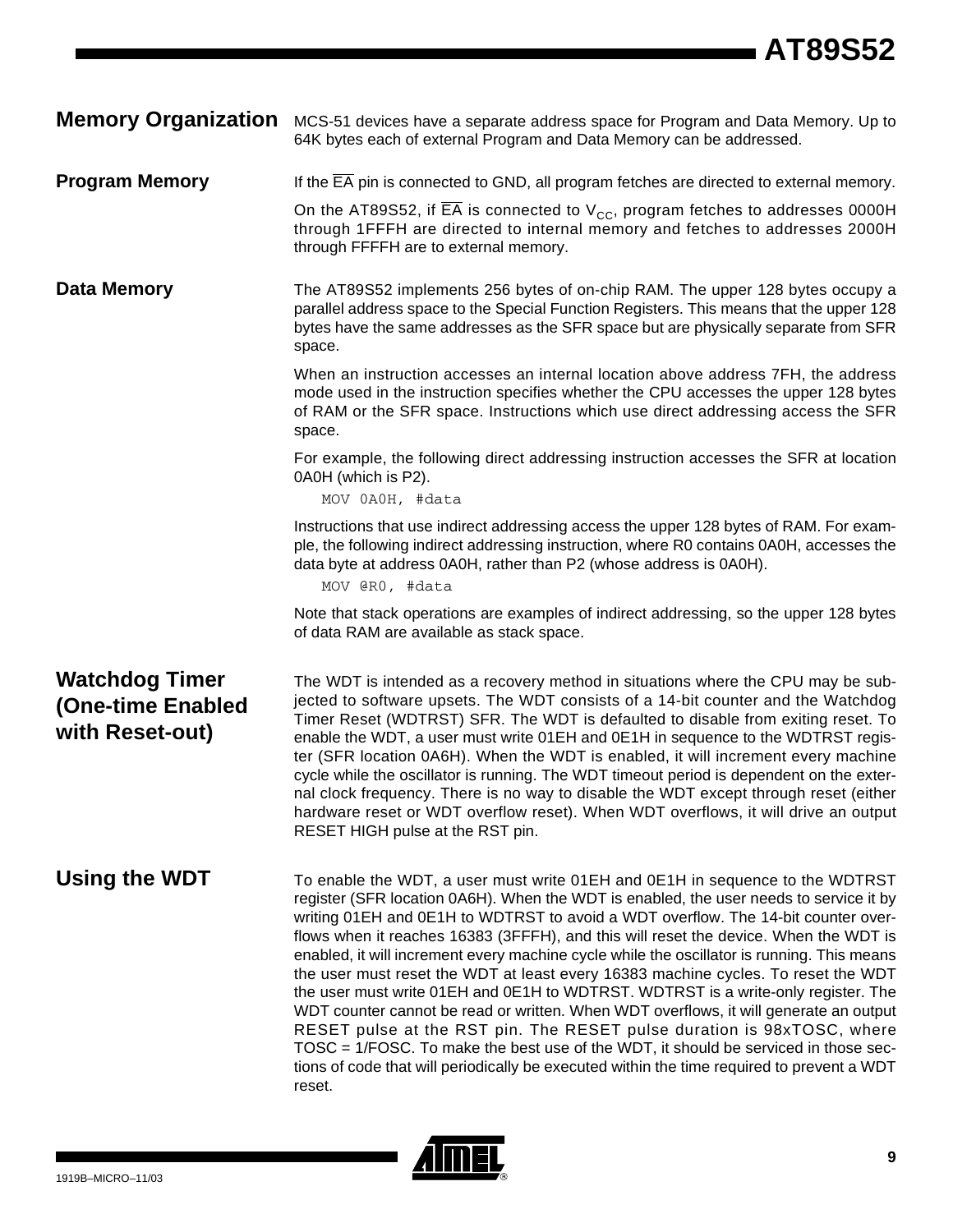

### **WDT During Powerdown and Idle**

In Power-down mode the oscillator stops, which means the WDT also stops. While in Power-down mode, the user does not need to service the WDT. There are two methods of exiting Power-down mode: by a hardware reset or via a level-activated external interrupt which is enabled prior to entering Power-down mode. When Power-down is exited with hardware reset, servicing the WDT should occur as it normally does whenever the AT89S52 is reset. Exiting Power-down with an interrupt is significantly different. The interrupt is held low long enough for the oscillator to stabilize. When the interrupt is brought high, the interrupt is serviced. To prevent the WDT from resetting the device while the interrupt pin is held low, the WDT is not started until the interrupt is pulled high. It is suggested that the WDT be reset during the interrupt service for the interrupt used to exit Power-down mode.

To ensure that the WDT does not overflow within a few states of exiting Power-down, it is best to reset the WDT just before entering Power-down mode.

Before going into the IDLE mode, the WDIDLE bit in SFR AUXR is used to determine whether the WDT continues to count if enabled. The WDT keeps counting during IDLE (WDIDLE bit  $= 0$ ) as the default state. To prevent the WDT from resetting the AT89S52 while in IDLE mode, the user should always set up a timer that will periodically exit IDLE, service the WDT, and reenter IDLE mode.

With WDIDLE bit enabled, the WDT will stop to count in IDLE mode and resumes the count upon exit from IDLE.

- **UART** The UART in the AT89S52 operates the same way as the UART in the AT89C51 and AT89C52. For further information on the UART operation, refer to the ATMEL Web site (http://www.atmel.com). From the home page, select "Products", then "8051-Architecture Flash Microcontroller", then "Product Overview".
- **Timer 0 and 1** Timer 0 and Timer 1 in the AT89S52 operate the same way as Timer 0 and Timer 1 in the AT89C51 and AT89C52. For further information on the timers" operation, refer to the ATMEL Web site (http://www.atmel.com). From the home page, select "Products", then "8051-Architecture Flash Microcontroller", then "Product Overview".

**Timer 2** Timer 2 is a 16-bit Timer/Counter that can operate as either a timer or an event counter. The type of operation is selected by bit  $C/T2$  in the SFR T2CON (shown in Table 2). Timer 2 has three operating modes: capture, auto-reload (up or down counting), and baud rate generator. The modes are selected by bits in T2CON, as shown in Table 5. Timer 2 consists of two 8-bit registers, TH2 and TL2. In the Timer function, the TL2 register is incremented every machine cycle. Since a machine cycle consists of 12 oscillator periods, the count rate is 1/12 of the oscillator frequency.

| <b>RCLK +TCLK</b> | CP/RL2 | TR2 | <b>MODE</b>                |
|-------------------|--------|-----|----------------------------|
|                   |        |     | 16-bit Auto-reload         |
|                   |        |     | 16-bit Capture             |
|                   |        |     | <b>Baud Rate Generator</b> |
|                   |        |     | (Off'                      |

**Table 5.** Timer 2 Operating Modes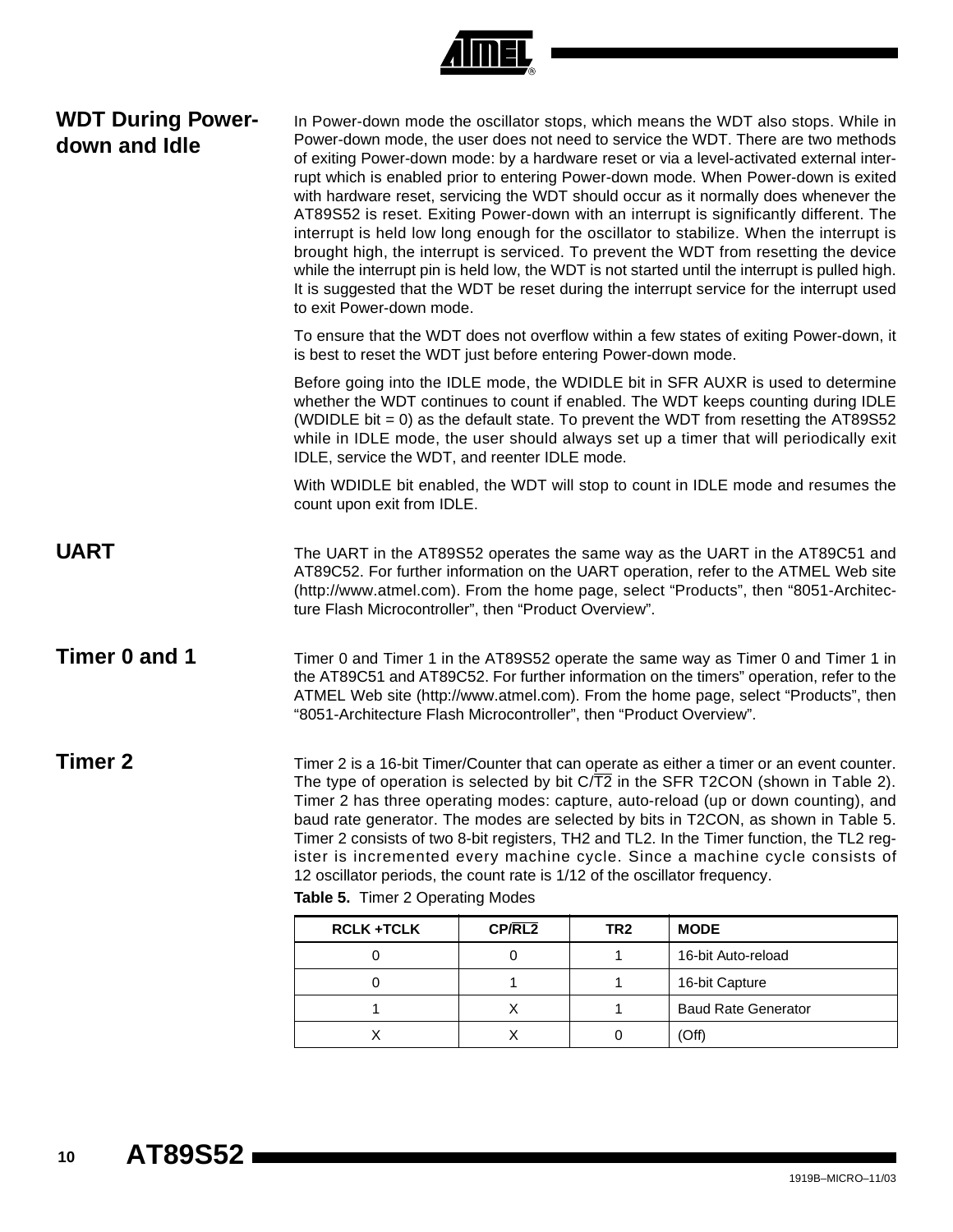In the Counter function, the register is incremented in response to a 1-to-0 transition at its corresponding external input pin, T2. In this function, the external input is sampled during S5P2 of every machine cycle. When the samples show a high in one cycle and a low in the next cycle, the count is incremented. The new count value appears in the register during S3P1 of the cycle following the one in which the transition was detected. Since two machine cycles (24 oscillator periods) are required to recognize a 1-to-0 transition, the maximum count rate is 1/24 of the oscillator frequency. To ensure that a given level is sampled at least once before it changes, the level should be held for at least one full machine cycle. **Capture Mode** In the capture mode, two options are selected by bit EXEN2 in T2CON. If EXEN2 = 0, Timer 2 is a 16-bit timer or counter which upon overflow sets bit TF2 in T2CON. This bit can then be used to generate an interrupt. If  $EXEN2 = 1$ , Timer 2 performs the same operation, but a 1-to-0 transition at external input T2EX also causes the current value in TH2 and TL2 to be captured into RCAP2H and RCAP2L, respectively. In addition, the transition at T2EX causes bit EXF2 in T2CON to be set. The EXF2 bit, like TF2, can generate an interrupt. The capture mode is illustrated in Figure 1. **Auto-reload (Up or Down Counter)** Timer 2 can be programmed to count up or down when configured in its 16-bit autoreload mode. This feature is invoked by the DCEN (Down Counter Enable) bit located in

the SFR T2MOD (see Table 6). Upon reset, the DCEN bit is set to 0 so that timer 2 will default to count up. When DCEN is set, Timer 2 can count up or down, depending on the value of the T2EX pin.

**Figure 1.** Timer in Capture Mode



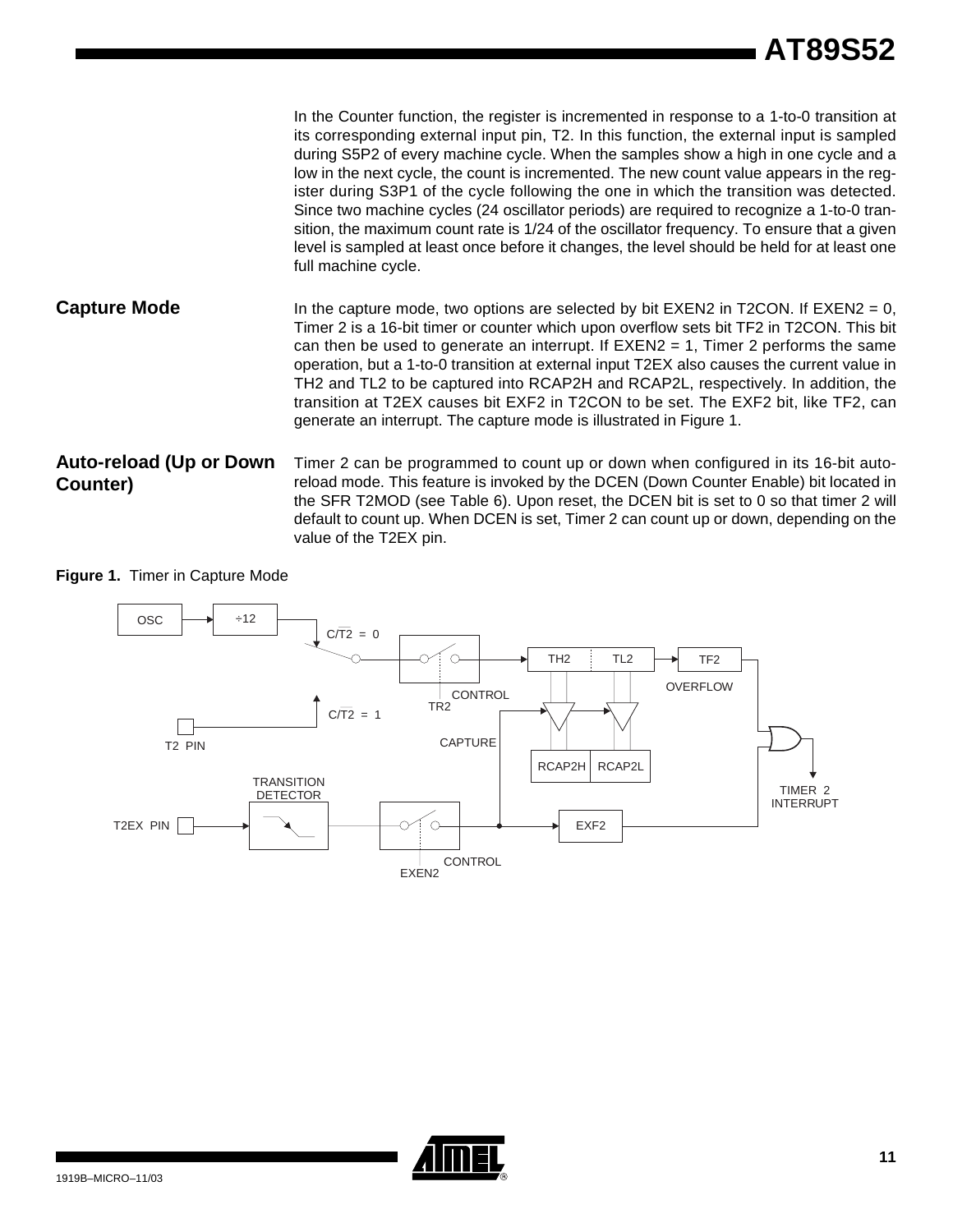

Figure 2 shows Timer 2 automatically counting up when  $DCEN = 0$ . In this mode, two options are selected by bit EXEN2 in T2CON. If EXEN2 = 0, Timer 2 counts up to 0FFFFH and then sets the TF2 bit upon overflow. The overflow also causes the timer registers to be reloaded with the 16-bit value in RCAP2H and RCAP2L. The values in Timer in Capture ModeRCAP2H and RCAP2L are preset by software. If EXEN2 = 1, a 16-bit reload can be triggered either by an overflow or by a 1-to-0 transition at external input T2EX. This transition also sets the EXF2 bit. Both the TF2 and EXF2 bits can generate an interrupt if enabled.

Setting the DCEN bit enables Timer 2 to count up or down, as shown in Figure 2. In this mode, the T2EX pin controls the direction of the count. A logic 1 at T2EX makes Timer 2 count up. The timer will overflow at 0FFFFH and set the TF2 bit. This overflow also causes the 16-bit value in RCAP2H and RCAP2L to be reloaded into the timer registers, TH2 and TL2, respectively.

A logic 0 at T2EX makes Timer 2 count down. The timer underflows when TH2 and TL2 equal the values stored in RCAP2H and RCAP2L. The underflow sets the TF2 bit and causes 0FFFFH to be reloaded into the timer registers.

The EXF2 bit toggles whenever Timer 2 overflows or underflows and can be used as a 17th bit of resolution. In this operating mode, EXF2 does not flag an interrupt.

**Figure 2.** Timer 2 Auto Reload Mode (DCEN = 0)

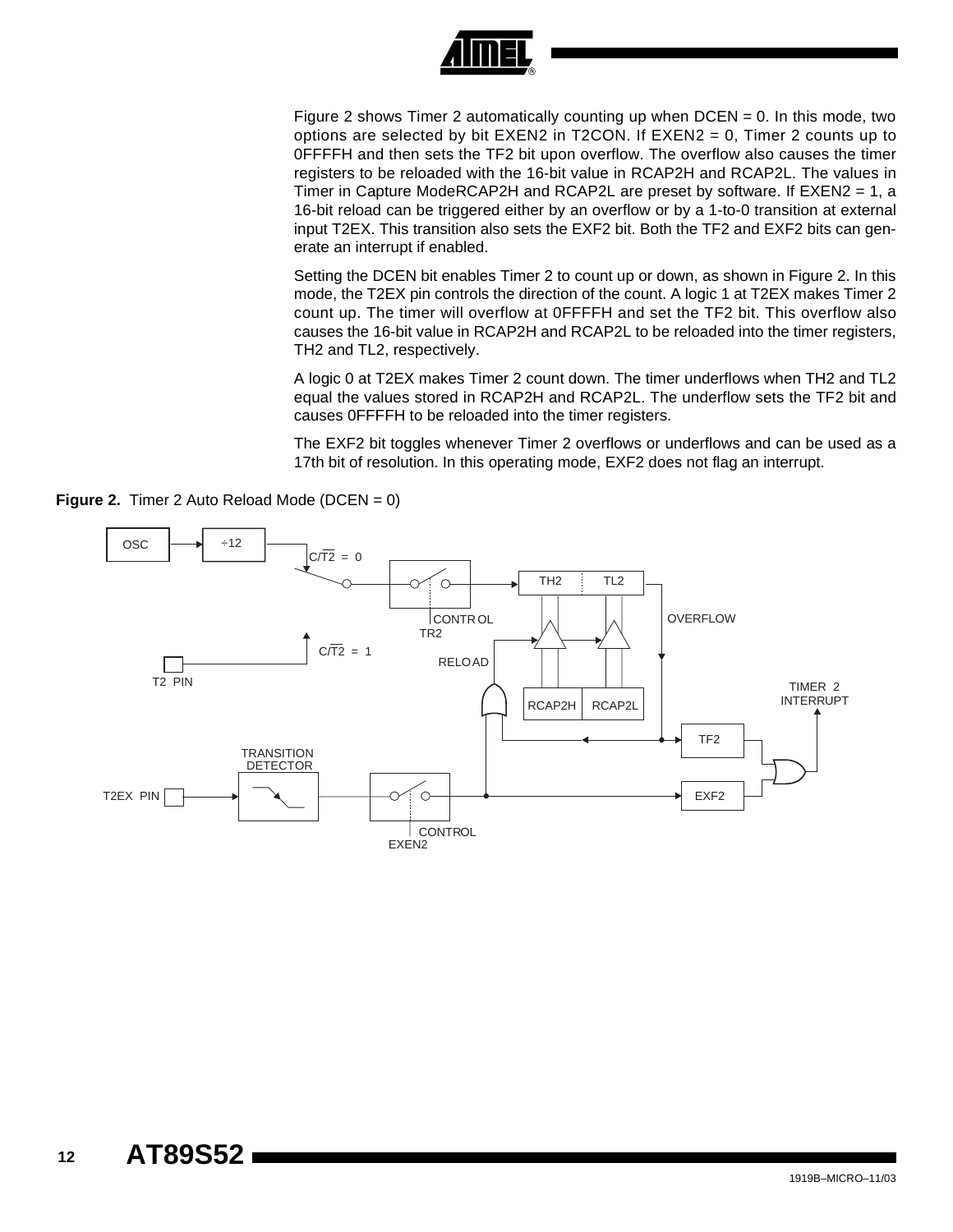#### **Table 6.** T2MOD – Timer 2 Mode Control Register

|        | $T2MOD$ Address = $0C9H$ |   | Reset Value = XXXX XX00B |   |   |                   |             |
|--------|--------------------------|---|--------------------------|---|---|-------------------|-------------|
|        | Not Bit Addressable      |   |                          |   |   |                   |             |
|        |                          | - | -                        | - | - | T <sub>2</sub> OE | <b>DCEN</b> |
| Bit    |                          | 6 | 5                        | 3 |   |                   |             |
|        |                          |   |                          |   |   |                   |             |
| Symbol | <b>Function</b>          |   |                          |   |   |                   |             |

| Svmbol            | <b>Function</b>                                                          |
|-------------------|--------------------------------------------------------------------------|
|                   | Not implemented, reserved for future                                     |
| T <sub>2</sub> OE | Timer 2 Output Enable bit                                                |
| <b>DCEN</b>       | When set, this bit allows Timer 2 to be configured as an up/down counter |

#### **Figure 3.** Timer 2 Auto Reload Mode (DCEN = 1)



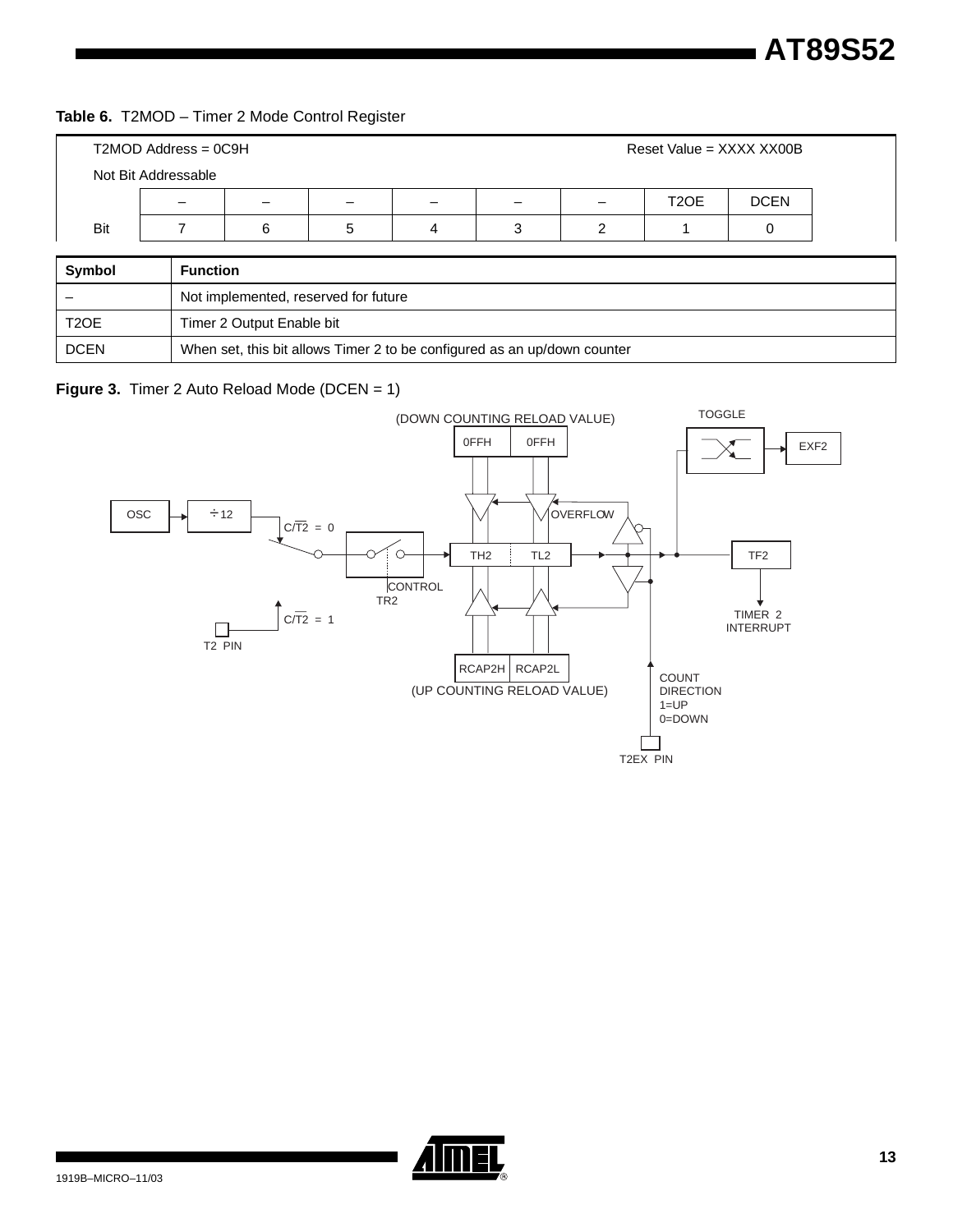

**Baud Rate Generator** Timer 2 is selected as the baud rate generator by setting TCLK and/or RCLK in T2CON (Table 2). Note that the baud rates for transmit and receive can be different if Timer 2 is used for the receiver or transmitter and Timer 1 is used for the other function. Setting RCLK and/or TCLK puts Timer 2 into its baud rate generator mode, as shown in Figure 4.

> The baud rate generator mode is similar to the auto-reload mode, in that a rollover in TH2 causes the Timer 2 registers to be reloaded with the 16-bit value in registers RCAP2H and RCAP2L, which are preset by software.

> The baud rates in Modes 1 and 3 are determined by Timer 2's overflow rate according to the following equation.

> > Modes 1 and 3 Baud Rates Timer 2 Overflow Rate <sup>16</sup> <sup>=</sup> -----------------------------------------------------------

The Timer can be configured for either timer or counter operation. In most applications, it is configured for timer operation ( $CP/T2 = 0$ ). The timer operation is different for Timer 2 when it is used as a baud rate generator. Normally, as a timer, it increments every machine cycle (at 1/12 the oscillator frequency). As a baud rate generator, however, it increments every state time (at 1/2 the oscillator frequency). The baud rate formula is given below.

 $\frac{$  Modes 1 and 3  $=$   $\frac{ }{32 \times [65536\text{-R}CAP2H, RCAP2L)]}$ 

where (RCAP2H, RCAP2L) is the content of RCAP2H and RCAP2L taken as a 16-bit unsigned integer.

Timer 2 as a baud rate generator is shown in Figure 4. This figure is valid only if RCLK or TCLK = 1 in T2CON. Note that a rollover in TH2 does not set TF2 and will not generate an interrupt. Note too, that if EXEN2 is set, a 1-to-0 transition in T2EX will set EXF2 but will not cause a reload from (RCAP2H, RCAP2L) to (TH2, TL2). Thus, when Timer 2 is in use as a baud rate generator, T2EX can be used as an extra external interrupt.

Note that when Timer 2 is running  $(TR2 = 1)$  as a timer in the baud rate generator mode, TH2 or TL2 should not be read from or written to. Under these conditions, the Timer is incremented every state time, and the results of a read or write may not be accurate. The RCAP2 registers may be read but should not be written to, because a write might overlap a reload and cause write and/or reload errors. The timer should be turned off (clear TR2) before accessing the Timer 2 or RCAP2 registers.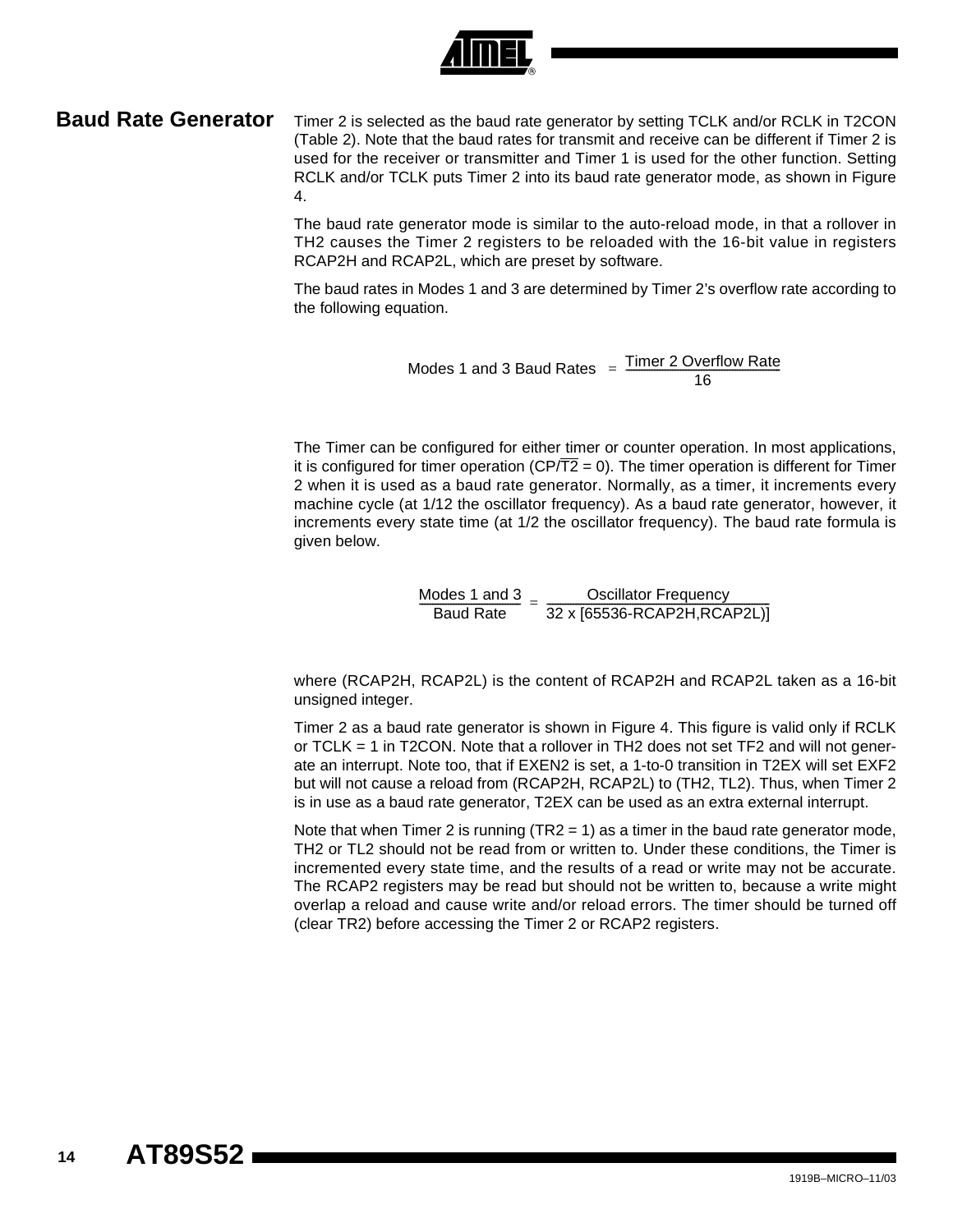



## **Programmable Clock Out**

A 50% duty cycle clock can be programmed to come out on P1.0, as shown in Figure 5. This pin, besides being a regular I/O pin, has two alternate functions. It can be programmed to input the external clock for Timer/Counter 2 or to output a 50% duty cycle clock ranging from 61 Hz to 4 MHz (for a 16-MHz operating frequency).

To configure the Timer/Counter 2 as a clock generator, bit C/T2 (T2CON.1) must be cleared and bit T2OE (T2MOD.1) must be set. Bit TR2 (T2CON.2) starts and stops the timer.

The clock-out frequency depends on the oscillator frequency and the reload value of Timer 2 capture registers (RCAP2H, RCAP2L), as shown in the following equation.

$$
Clock-Out Frequency = \frac{Oscillator Frequency}{4 \times [65536-(RCAP2H,RCAP2L)]}
$$

In the clock-out mode, Timer 2 roll-overs will not generate an interrupt. This behavior is similar to when Timer 2 is used as a baud-rate generator. It is possible to use Timer 2 as a baud-rate generator and a clock generator simultaneously. Note, however, that the baud-rate and clock-out frequencies cannot be determined independently from one another since they both use RCAP2H and RCAP2L.

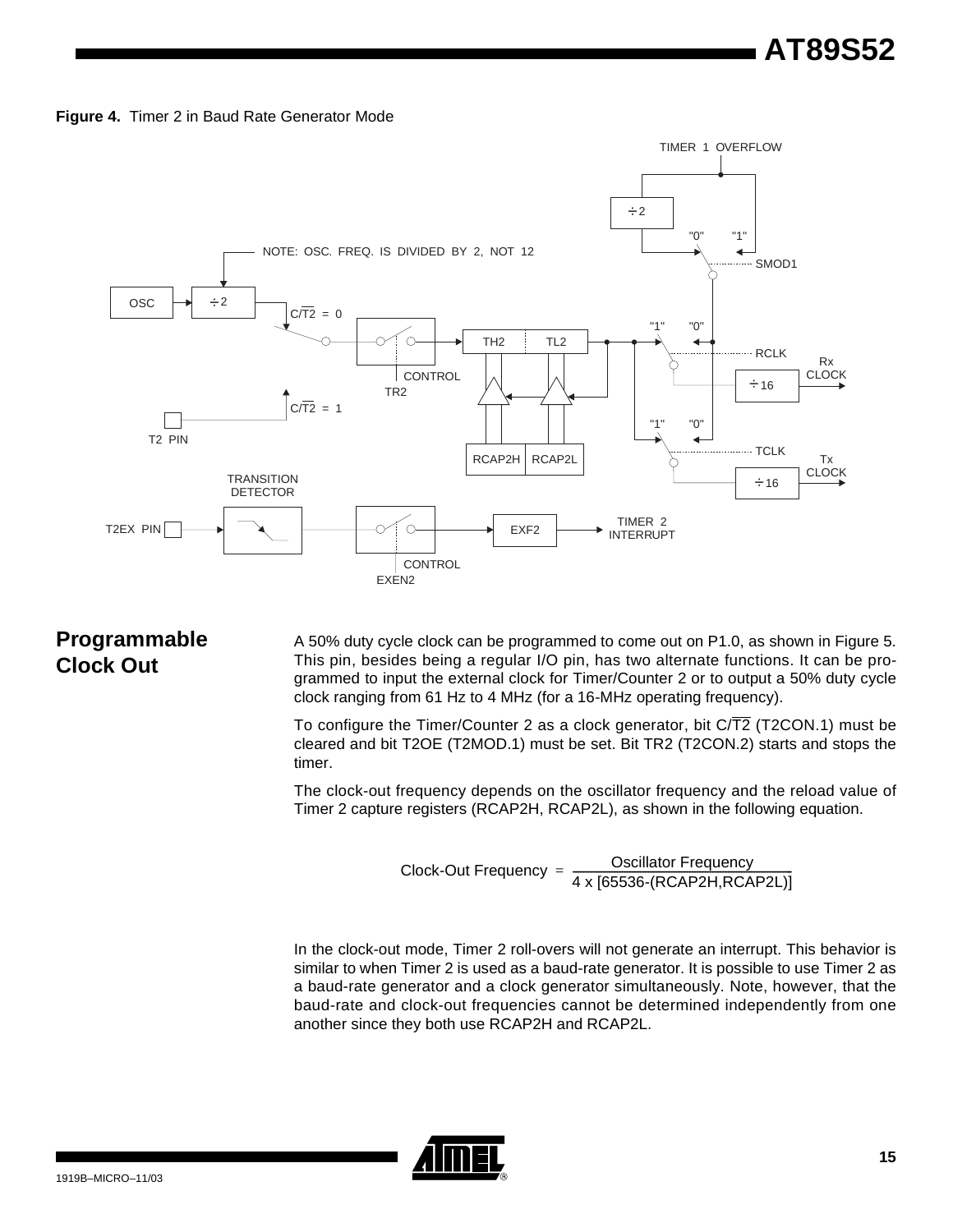

#### **Figure 5.** Timer 2 in Clock-Out Mode



**Interrupts** The AT89S52 has a total of six interrupt vectors: two external interrupts (INTO and  $\overline{\text{INT1}}$ , three timer interrupts (Timers 0, 1, and 2), and the serial port interrupt. These interrupts are all shown in Figure 6.

> Each of these interrupt sources can be individually enabled or disabled by setting or clearing a bit in Special Function Register IE. IE also contains a global disable bit, EA, which disables all interrupts at once.

> Note that Table 5 shows that bit position IE.6 is unimplemented. User software should not write a 1 to this bit position, since it may be used in future AT89 products.

> Timer 2 interrupt is generated by the logical OR of bits TF2 and EXF2 in register T2CON. Neither of these flags is cleared by hardware when the service routine is vectored to. In fact, the service routine may have to determine whether it was TF2 or EXF2 that generated the interrupt, and that bit will have to be cleared in software.

> The Timer 0 and Timer 1 flags, TF0 and TF1, are set at S5P2 of the cycle in which the timers overflow. The values are then polled by the circuitry in the next cycle. However, the Timer 2 flag, TF2, is set at S2P2 and is polled in the same cycle in which the timer overflows.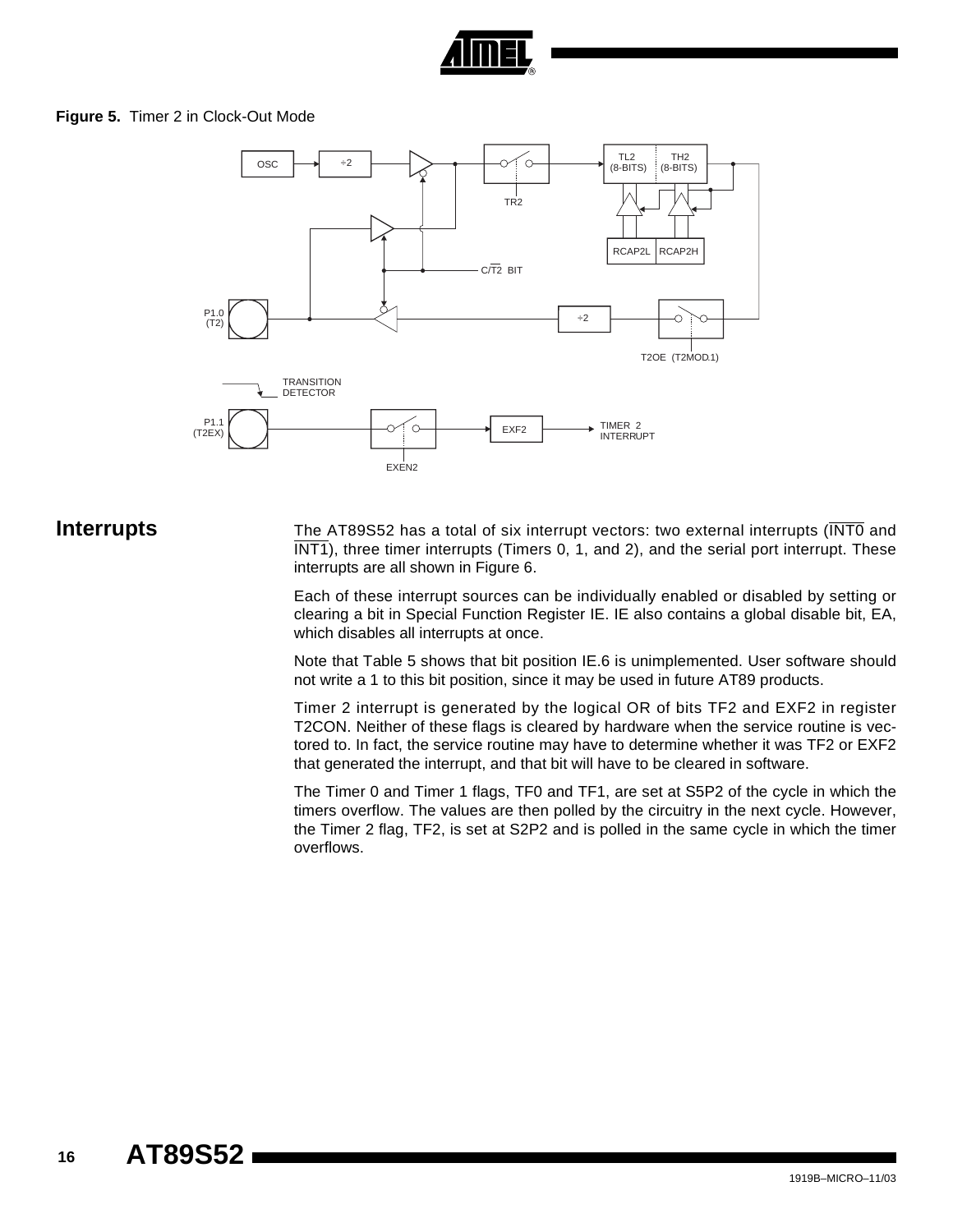#### **Table 7.** Interrupt Enable (IE) Register

| (MSB) |                                            |                          |                  | LSB)                   |            |     |                       |                 |
|-------|--------------------------------------------|--------------------------|------------------|------------------------|------------|-----|-----------------------|-----------------|
|       | EA                                         | $\overline{\phantom{0}}$ | $- - -$<br>- - - | $\sim$<br>F2<br>$\sim$ | $- -$<br>. | EX1 | ET <sub>0</sub><br>__ | EX <sub>0</sub> |
|       | Enable Bit = $1$<br>enables the interrupt. |                          |                  |                        |            |     |                       |                 |

Enable  $Bit = 0$  disables the interrupt.

| Symbol                                                                                                  | <b>Position</b> | <b>Function</b>                                                                                                                                                                        |  |  |  |
|---------------------------------------------------------------------------------------------------------|-----------------|----------------------------------------------------------------------------------------------------------------------------------------------------------------------------------------|--|--|--|
| EA                                                                                                      | IE.7            | Disables all interrupts. If $EA = 0$ , no interrupt is acknowledged. If $EA = 1$ , each<br>interrupt source is individually enabled or disabled by setting or clearing its enable bit. |  |  |  |
|                                                                                                         | IE.6            | Reserved.                                                                                                                                                                              |  |  |  |
| ET <sub>2</sub>                                                                                         | IE.5            | Timer 2 interrupt enable bit.                                                                                                                                                          |  |  |  |
| ES.                                                                                                     | IE.4            | Serial Port interrupt enable bit.                                                                                                                                                      |  |  |  |
| ET <sub>1</sub>                                                                                         | IE.3            | Timer 1 interrupt enable bit.                                                                                                                                                          |  |  |  |
| EX <sub>1</sub>                                                                                         | IE.2            | External interrupt 1 enable bit.                                                                                                                                                       |  |  |  |
| ET <sub>0</sub>                                                                                         | IE.1            | Timer 0 interrupt enable bit.                                                                                                                                                          |  |  |  |
| EX <sub>0</sub>                                                                                         | IE.0            | External interrupt 0 enable bit.                                                                                                                                                       |  |  |  |
| User software should never write 1s to reserved bits, because they may be used in future AT89 products. |                 |                                                                                                                                                                                        |  |  |  |

#### **Figure 6.** Interrupt Sources

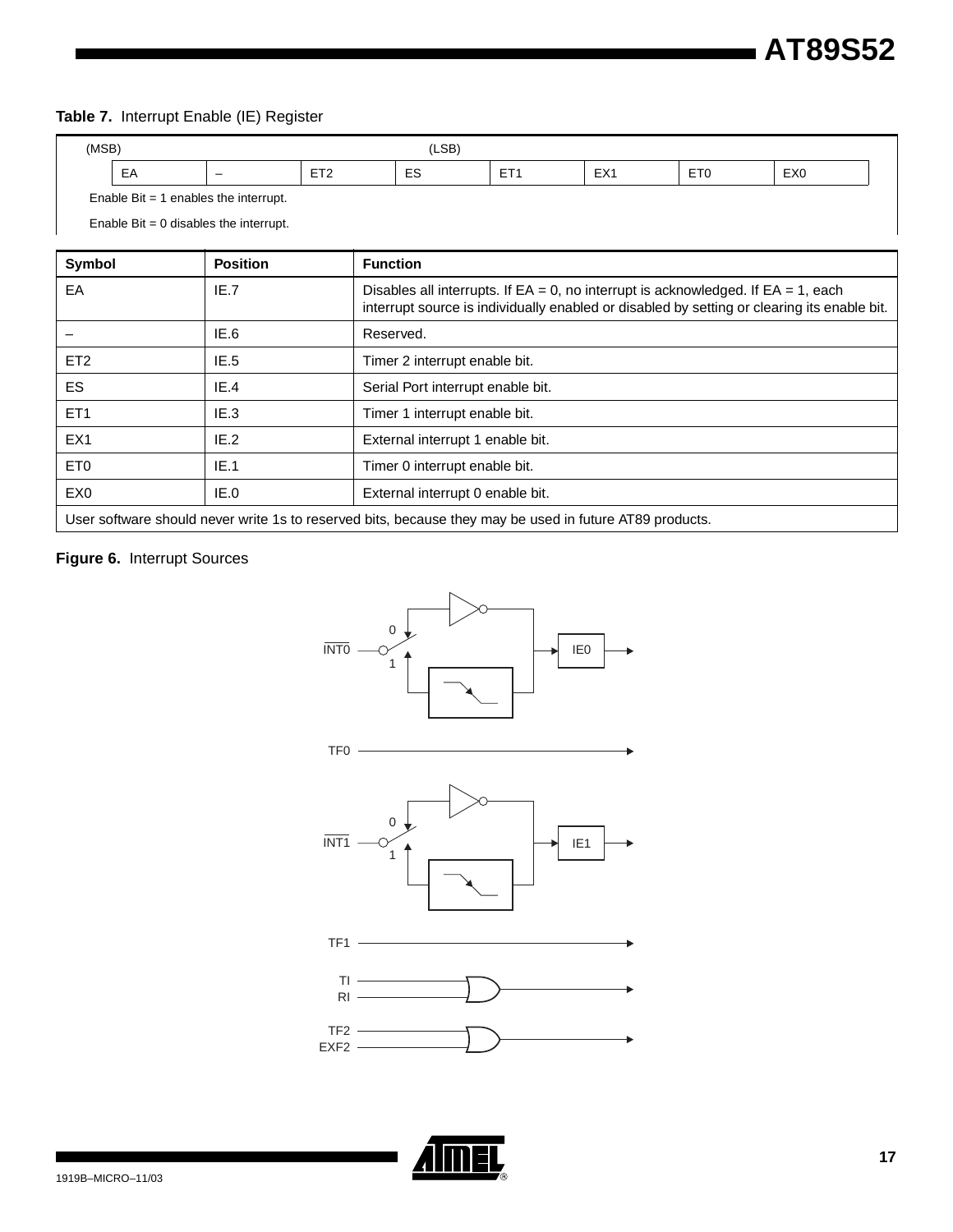|  | R) |
|--|----|

| <b>Oscillator</b><br><b>Characteristics</b> | XTAL1 and XTAL2 are the input and output, respectively, of an inverting amplifier that<br>can be configured for use as an on-chip oscillator, as shown in Figure 7. Either a quartz<br>crystal or ceramic resonator may be used. To drive the device from an external clock<br>source, XTAL2 should be left unconnected while XTAL1 is driven, as shown in Figure 8.<br>There are no requirements on the duty cycle of the external clock signal, since the input<br>to the internal clocking circuitry is through a divide-by-two flip-flop, but minimum and<br>maximum voltage high and low time specifications must be observed. |
|---------------------------------------------|-------------------------------------------------------------------------------------------------------------------------------------------------------------------------------------------------------------------------------------------------------------------------------------------------------------------------------------------------------------------------------------------------------------------------------------------------------------------------------------------------------------------------------------------------------------------------------------------------------------------------------------|
| <b>Idle Mode</b>                            | In idle mode, the CPU puts itself to sleep while all the on-chip peripherals remain active.<br>The mode is invoked by software. The content of the on-chip RAM and all the special<br>functions registers remain unchanged during this mode. The idle mode can be termi-<br>nated by any enabled interrupt or by a hardware reset.                                                                                                                                                                                                                                                                                                  |
|                                             | Note that when idle mode is terminated by a hardware reset, the device normally<br>resumes program execution from where it left off, up to two machine cycles before the<br>internal reset algorithm takes control. On-chip hardware inhibits access to internal RAM<br>in this event, but access to the port pins is not inhibited. To eliminate the possibility of an<br>unexpected write to a port pin when idle mode is terminated by a reset, the instruction<br>following the one that invokes idle mode should not write to a port pin or to external<br>memory.                                                             |
| <b>Power-down Mode</b>                      | In the Power-down mode, the oscillator is stopped, and the instruction that invokes<br>Power-down is the last instruction executed. The on-chip RAM and Special Function<br>Registers retain their values until the Power-down mode is terminated. Exit from Power-<br>down mode can be initiated either by a hardware reset or by an enabled external inter-<br>rupt. Reset redefines the SFRs but does not change the on-chip RAM. The reset should<br>not be activated before $V_{CC}$ is restored to its normal operating level and must be held<br>active long enough to allow the oscillator to restart and stabilize.        |

**Figure 7.** Oscillator Connections



Note: 1. C1, C2 = 30 pF  $\pm$ 10 pF for Crystals  $=$  40 pF  $\pm$  10 pF for Ceramic Resonators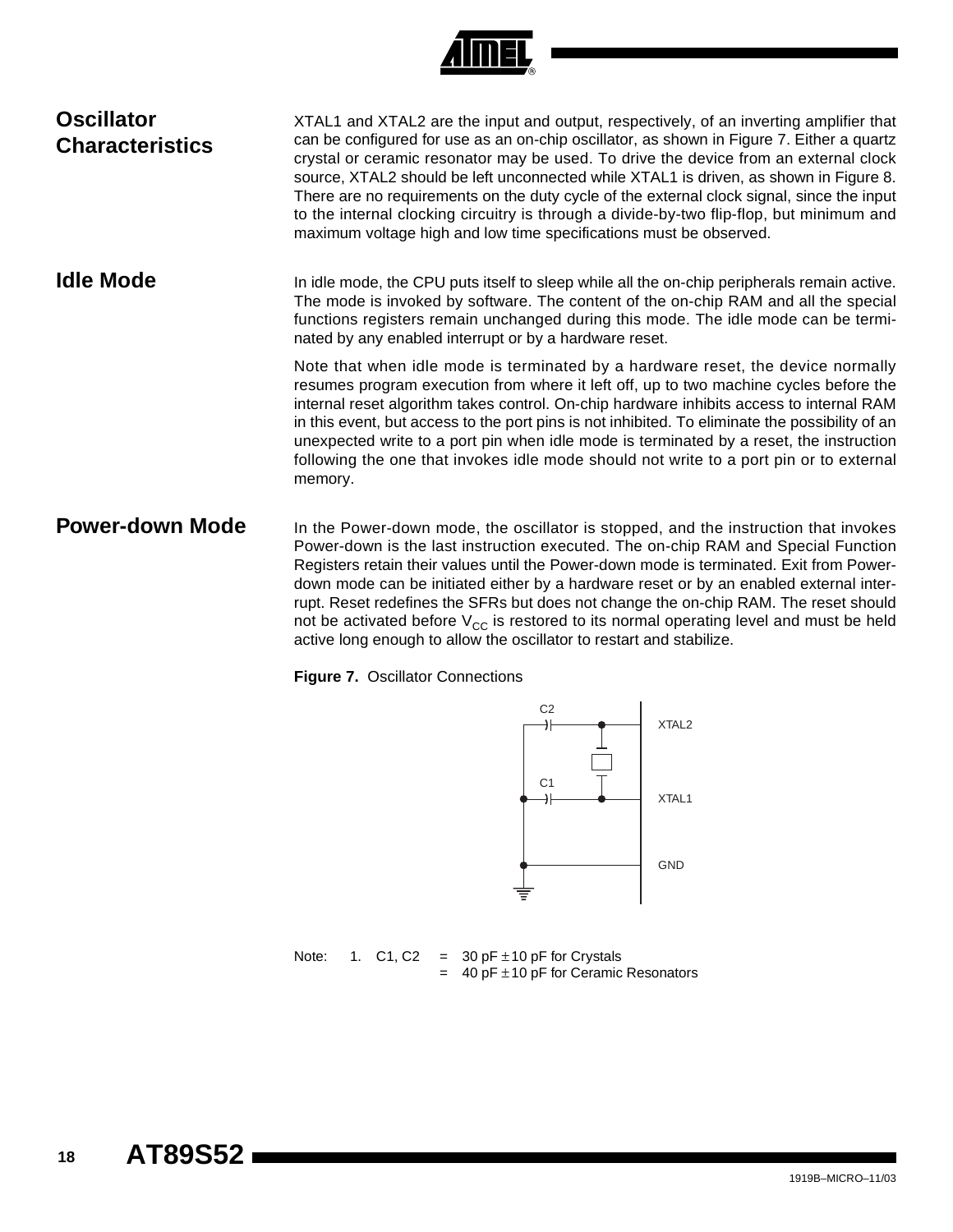**Figure 8.** External Clock Drive Configuration



**Table 8.** Status of External Pins During Idle and Power-down Modes

| <b>Mode</b> | Program<br><b>Memory</b> | <b>ALE</b> | <b>PSEN</b> | PORT <sub>0</sub> | PORT <sub>1</sub> | PORT <sub>2</sub> | PORT <sub>3</sub> |
|-------------|--------------------------|------------|-------------|-------------------|-------------------|-------------------|-------------------|
| Idle        | Internal                 |            |             | Data              | Data              | Data              | Data              |
| Idle        | External                 |            |             | Float             | Data              | Address           | Data              |
| Power-down  | Internal                 | 0          | 0           | Data              | Data              | Data              | Data              |
| Power-down  | External                 | 0          | 0           | Float             | Data              | Data              | Data              |

## **Program Memory Lock Bits**

The AT89S52 has three lock bits that can be left unprogrammed (U) or can be programmed (P) to obtain the additional features listed in the following table.

**Table 9.** Lock Bit Protection Modes

|   | <b>Program Lock Bits</b> |                 |     |                                                                                                                                                                                                                                       |
|---|--------------------------|-----------------|-----|---------------------------------------------------------------------------------------------------------------------------------------------------------------------------------------------------------------------------------------|
|   | LB1                      | LB <sub>2</sub> | LB3 | <b>Protection Type</b>                                                                                                                                                                                                                |
|   | U                        | U               | U   | No program lock features                                                                                                                                                                                                              |
| 2 | P                        | U               | U   | MOVC instructions executed from external program<br>memory are disabled from fetching code bytes from<br>internal memory, $\overline{EA}$ is sampled and latched on reset, and<br>further programming of the Flash memory is disabled |
| 3 | P                        | P               | U   | Same as mode 2, but verify is also disabled                                                                                                                                                                                           |
|   | Р                        | P               | Р   | Same as mode 3, but external execution is also disabled                                                                                                                                                                               |

When lock bit 1 is programmed, the logic level at the  $\overline{EA}$  pin is sampled and latched during reset. If the device is powered up without a reset, the latch initializes to a random value and holds that value until reset is activated. The latched value of  $\overline{FA}$  must agree with the current logic level at that pin in order for the device to function properly.

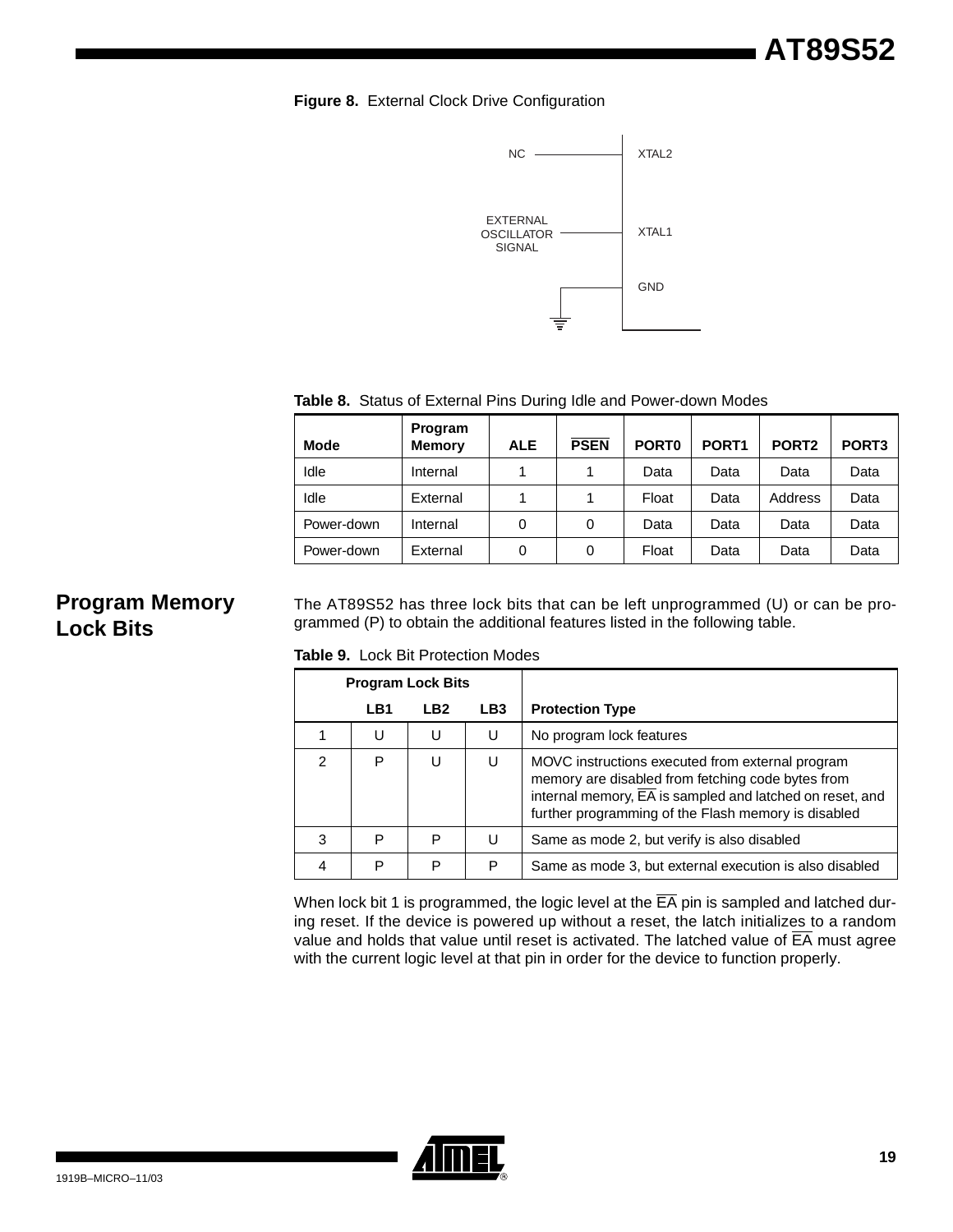### **Programming the Flash – Parallel Mode**

The AT89S52 is shipped with the on-chip Flash memory array ready to be programmed. The programming interface needs a high-voltage (12-volt) program enable signal and is compatible with conventional third-party Flash or EPROM programmers.

The AT89S52 code memory array is programmed byte-by-byte.

**Programming Algorithm:** Before programming the AT89S52, the address, data, and control signals should be set up according to the Flash programming mode table and Figures 13 and 14. To program the AT89S52, take the following steps:

- 1. Input the desired memory location on the address lines.
- 2. Input the appropriate data byte on the data lines.
- 3. Activate the correct combination of control signals.
- 4. Raise  $\overline{\mathsf{EA}}/\mathsf{V}_{\mathsf{PP}}$  to 12V.
- 5. Pulse ALE/PROG once to program a byte in the Flash array or the lock bits. The byte-write cycle is self-timed and typically takes no more than 50 µs. Repeat steps 1 through 5, changing the address and data for the entire array or until the end of the object file is reached.

**Data Polling:** The AT89S52 features Data Polling to indicate the end of a byte write cycle. During a write cycle, an attempted read of the last byte written will result in the complement of the written data on P0.7. Once the write cycle has been completed, true data is valid on all outputs, and the next cycle may begin. Data Polling may begin any time after a write cycle has been initiated.

**Ready/Busy:** The progress of byte programming can also be monitored by the RDY/BSY output signal. P3.0 is pulled low after ALE goes high during programming to indicate BUSY. P3.0 is pulled high again when programming is done to indicate READY.

**Program Verify:** If lock bits LB1 and LB2 have not been programmed, the programmed code data can be read back via the address and data lines for verification. The status of the individual lock bits can be verified directly by reading them back.

**Reading the Signature Bytes:** The signature bytes are read by the same procedure as a normal verification of locations 000H, 100H, and 200H, except that P3.6 and P3.7 must be pulled to a logic low. The values returned are as follows.

(000H) = 1EH indicates manufactured by Atmel (100H) = 52H indicates AT89S52  $(200H) = 06H$ 

**Chip Erase:** In the parallel programming mode, a chip erase operation is initiated by using the proper combination of control signals and by pulsing ALE/PROG low for a duration of 200 ns - 500 ns.

In the serial programming mode, a chip erase operation is initiated by issuing the Chip Erase instruction. In this mode, chip erase is self-timed and takes about 500 ms.

During chip erase, a serial read from any address location will return 00H at the data output.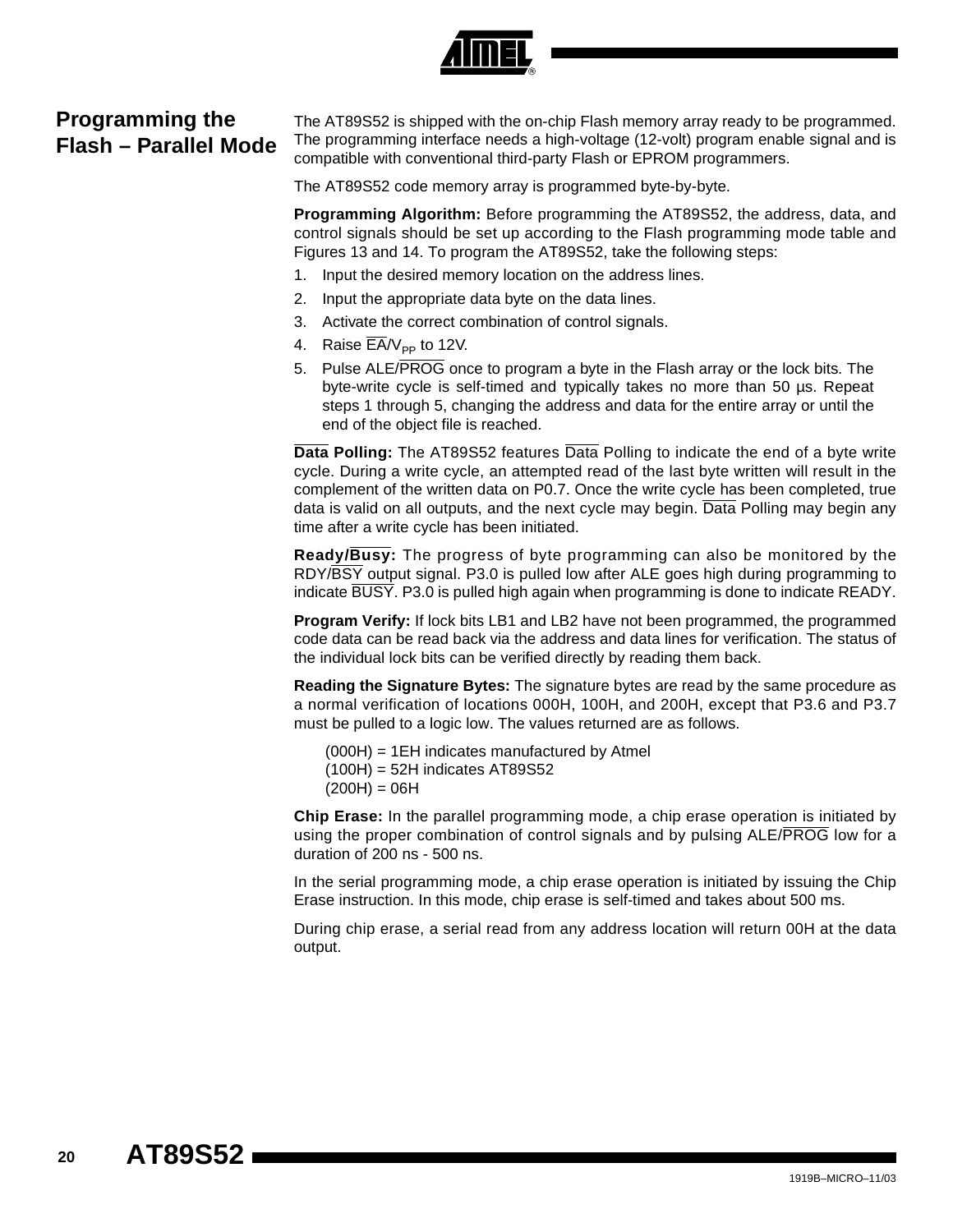# **AT89S52**

| <b>Programming the</b><br><b>Flash - Serial Mode</b> | The Code memory array can be programmed using the serial ISP interface while RST is<br>pulled to $V_{\text{cc}}$ . The serial interface consists of pins SCK, MOSI (input) and MISO (output).<br>After RST is set high, the Programming Enable instruction needs to be executed first<br>before other operations can be executed. Before a reprogramming sequence can occur,<br>a Chip Erase operation is required. |  |  |  |  |  |
|------------------------------------------------------|---------------------------------------------------------------------------------------------------------------------------------------------------------------------------------------------------------------------------------------------------------------------------------------------------------------------------------------------------------------------------------------------------------------------|--|--|--|--|--|
|                                                      | The Chip Erase operation turns the content of every memory location in the Code array<br>into FFH.                                                                                                                                                                                                                                                                                                                  |  |  |  |  |  |
|                                                      | Either an external system clock can be supplied at pin XTAL1 or a crystal needs to be<br>connected across pins XTAL1 and XTAL2. The maximum serial clock (SCK)<br>frequency should be less than 1/16 of the crystal frequency. With a 33 MHz oscillator<br>clock, the maximum SCK frequency is 2 MHz.                                                                                                               |  |  |  |  |  |
| <b>Serial Programming</b><br><b>Algorithm</b>        | To program and verify the AT89S52 in the serial programming mode, the following<br>sequence is recommended:                                                                                                                                                                                                                                                                                                         |  |  |  |  |  |
|                                                      | 1. Power-up sequence:                                                                                                                                                                                                                                                                                                                                                                                               |  |  |  |  |  |
|                                                      | Apply power between VCC and GND pins.                                                                                                                                                                                                                                                                                                                                                                               |  |  |  |  |  |
|                                                      | Set RST pin to "H".                                                                                                                                                                                                                                                                                                                                                                                                 |  |  |  |  |  |
|                                                      | If a crystal is not connected across pins XTAL1 and XTAL2, apply a 3 MHz to<br>33 MHz clock to XTAL1 pin and wait for at least 10 milliseconds.                                                                                                                                                                                                                                                                     |  |  |  |  |  |
|                                                      | 2. Enable serial programming by sending the Programming Enable serial instruc-<br>tion to pin MOSI/P1.5. The frequency of the shift clock supplied at pin SCK/P1.7<br>needs to be less than the CPU clock at XTAL1 divided by 16.                                                                                                                                                                                   |  |  |  |  |  |
|                                                      | The Code array is programmed one byte at a time in either the Byte or Page<br>3.<br>mode. The write cycle is self-timed and typically takes less than 0.5 ms at 5V.                                                                                                                                                                                                                                                 |  |  |  |  |  |
|                                                      | 4. Any memory location can be verified by using the Read instruction which returns<br>the content at the selected address at serial output MISO/P1.6.                                                                                                                                                                                                                                                               |  |  |  |  |  |
|                                                      | At the end of a programming session, RST can be set low to commence normal<br>5.<br>device operation.                                                                                                                                                                                                                                                                                                               |  |  |  |  |  |
|                                                      | Power-off sequence (if needed):                                                                                                                                                                                                                                                                                                                                                                                     |  |  |  |  |  |
|                                                      | Set XTAL1 to "L" (if a crystal is not used).                                                                                                                                                                                                                                                                                                                                                                        |  |  |  |  |  |
|                                                      | Set RST to "L".                                                                                                                                                                                                                                                                                                                                                                                                     |  |  |  |  |  |
|                                                      | Turn $V_{CC}$ power off.                                                                                                                                                                                                                                                                                                                                                                                            |  |  |  |  |  |
|                                                      | Data Polling: The Data Polling feature is also available in the serial mode. In this mode,<br>during a write cycle an attempted read of the last byte written will result in the comple-<br>ment of the MSB of the serial output byte on MISO.                                                                                                                                                                      |  |  |  |  |  |

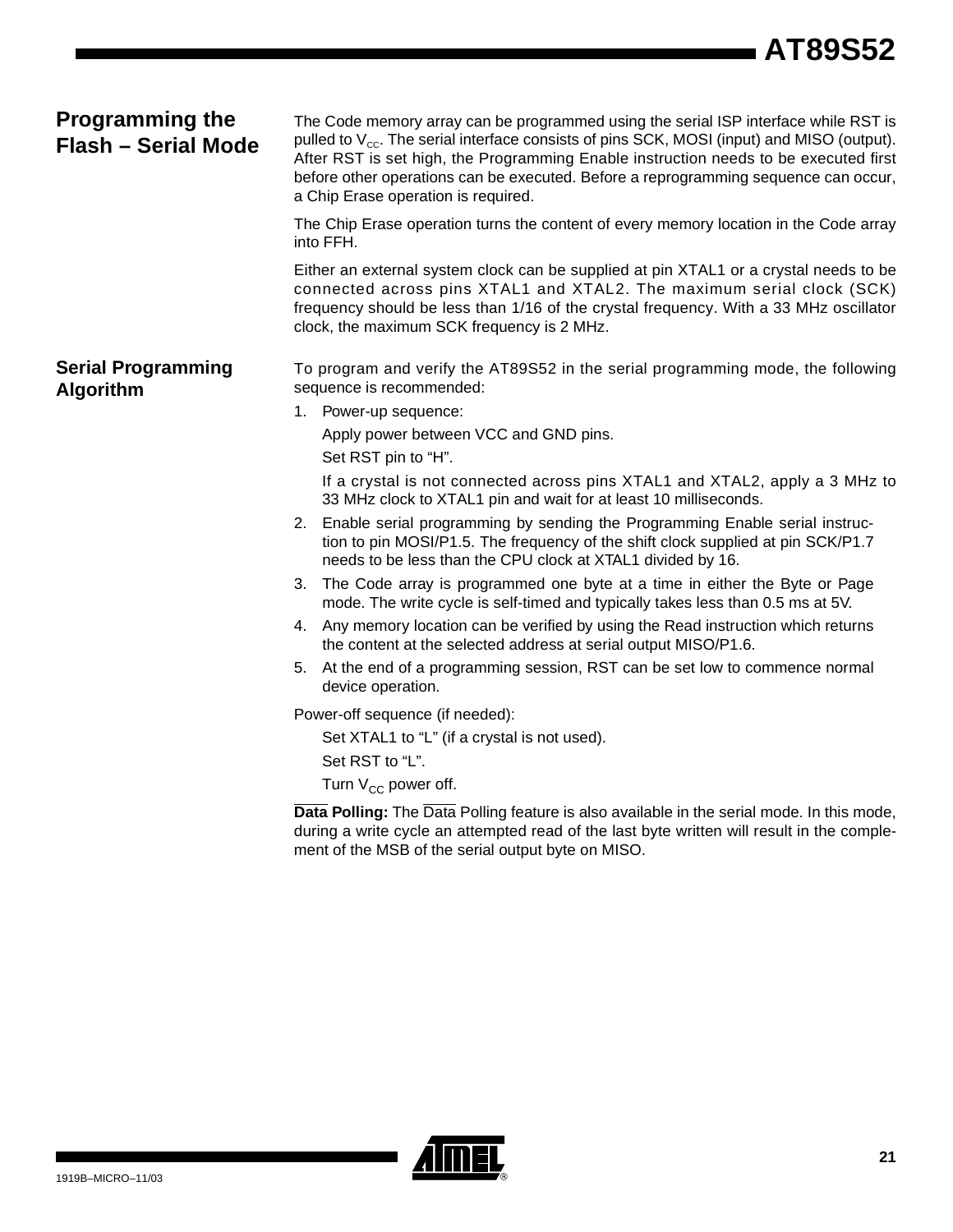

## **Serial Programming Instruction Set**

The Instruction Set for Serial Programming follows a 4-byte protocol and is shown in Table 11.

### **Programming Interface – Parallel Mode**

Every code byte in the Flash array can be programmed by using the appropriate combination of control signals. The write operation cycle is self-timed and once initiated, will automatically time itself to completion.

Most worldwide major programming vendors offer support for the Atmel AT89 microcontroller series. Please contact your local programming vendor for the appropriate software revision.

|                                  |              |            |             | ALE/          | EA/      |      |                  |      |      |      | P0.7-0                             | P2.4-0         | P1.7-0      |
|----------------------------------|--------------|------------|-------------|---------------|----------|------|------------------|------|------|------|------------------------------------|----------------|-------------|
| <b>Mode</b>                      | $V_{\rm CC}$ | <b>RST</b> | <b>PSEN</b> | <b>PROG</b>   | $V_{PP}$ | P2.6 | P <sub>2.7</sub> | P3.3 | P3.6 | P3.7 | Data                               | <b>Address</b> |             |
| Write Code Data                  | 5V           | H          | L           | (2)<br>∼∕     | 12V      | L    | H                | H    | H    | H    | $D_{IN}$                           | A12-8          | A7-0        |
| Read Code Data                   | 5V           | H.         | Г           | H             | H        | Г    | L                | L    | H.   | H    | $D_{OUT}$                          | A12-8          | $A7-0$      |
| Write Lock Bit 1                 | 5V           | H          | L           | (3)<br>$\sim$ | 12V      | H    | H                | H    | н    | H    | $\mathsf{X}$                       | X              | $\mathsf X$ |
| Write Lock Bit 2                 | 5V           | H          | L           | (3)<br>$\sim$ | 12V      | H    | H                | H    | L    | L    | X                                  | X              | X           |
| Write Lock Bit 3                 | 5V           | H          | L           | (3)<br>ヽ╭     | 12V      | H    | L                | H    | H    | L    | X                                  | X              | $\mathsf X$ |
| <b>Read Lock Bits</b><br>1, 2, 3 | 5V           | H          | Г           | H             | H        | H    | H                | L    | H    | L    | P0.2,<br>P0.3,<br>P <sub>0.4</sub> | X              | $\times$    |
| Chip Erase                       | 5V           | H          | L           | (1)           | 12V      | H    | L                | H    | L    | L    | X                                  | X              | X           |
| Read Atmel ID                    | 5V           | H          | Г           | H             | H        | Г    | L                | L    | L    | L    | 1EH                                | X 0000         | 00H         |
| Read Device ID                   | 5V           | H          | Г           | H             | н        | L    | L                | Г    | L    | L    | 52H                                | X 0001         | 00H         |
| Read Device ID                   | 5V           | H.         | L           | H             | H        | Г    | L                | L    | L    | L    | 06H                                | X 0010         | 00H         |

**Table 10.** Flash Programming Modes

Notes: 1. Each PROG pulse is 200 ns - 500 ns for Chip Erase.

2. Each PROG pulse is 200 ns - 500 ns for Write Code Data.

3. Each PROG pulse is 200 ns - 500 ns for Write Lock Bits.

4. RDY/BSY signal is output on P3.0 during programming.

5.  $X =$  don't care.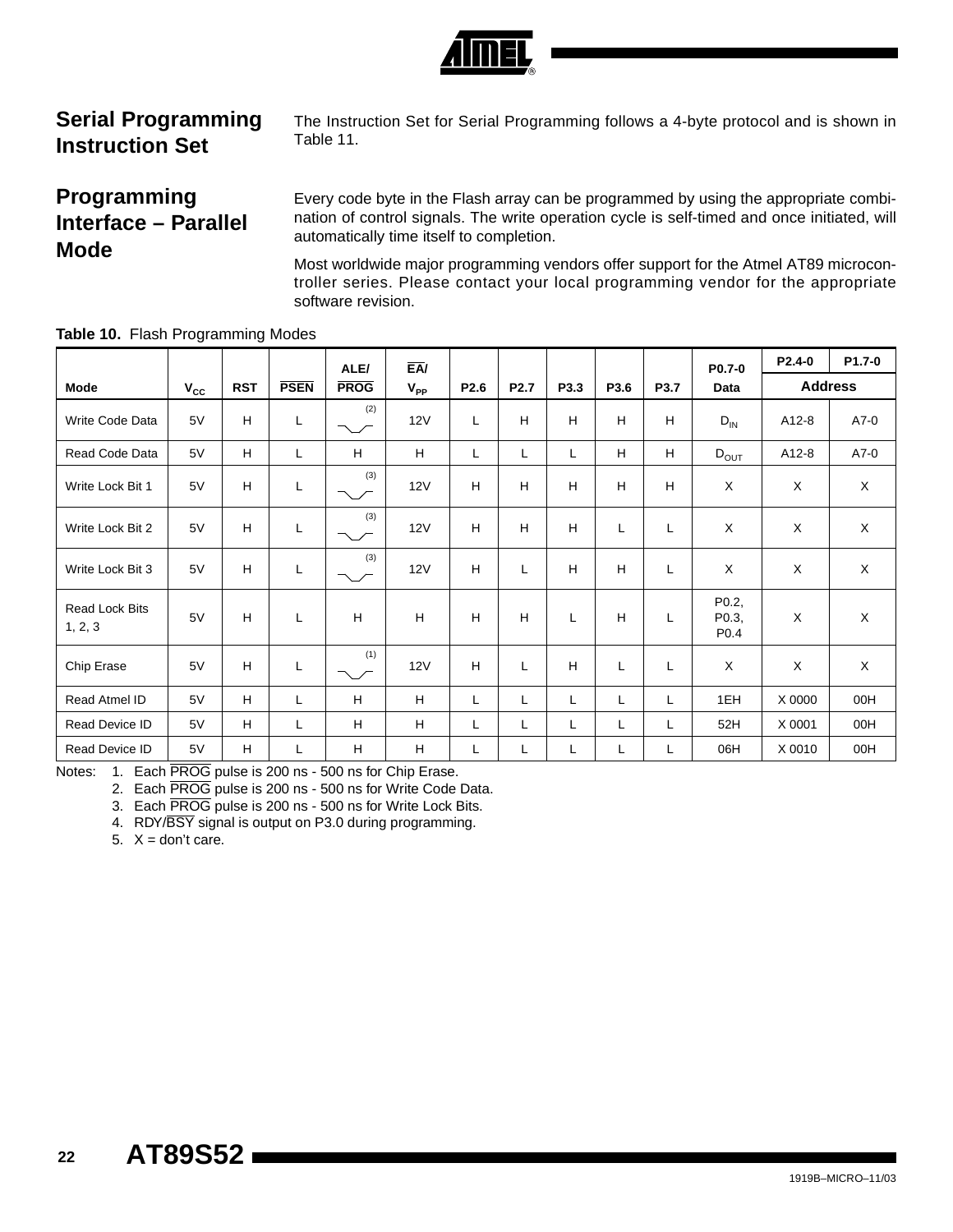

**Figure 9.** Programming the Flash Memory (Parallel Mode)

**Figure 10.** Verifying the Flash Memory (Parallel Mode)



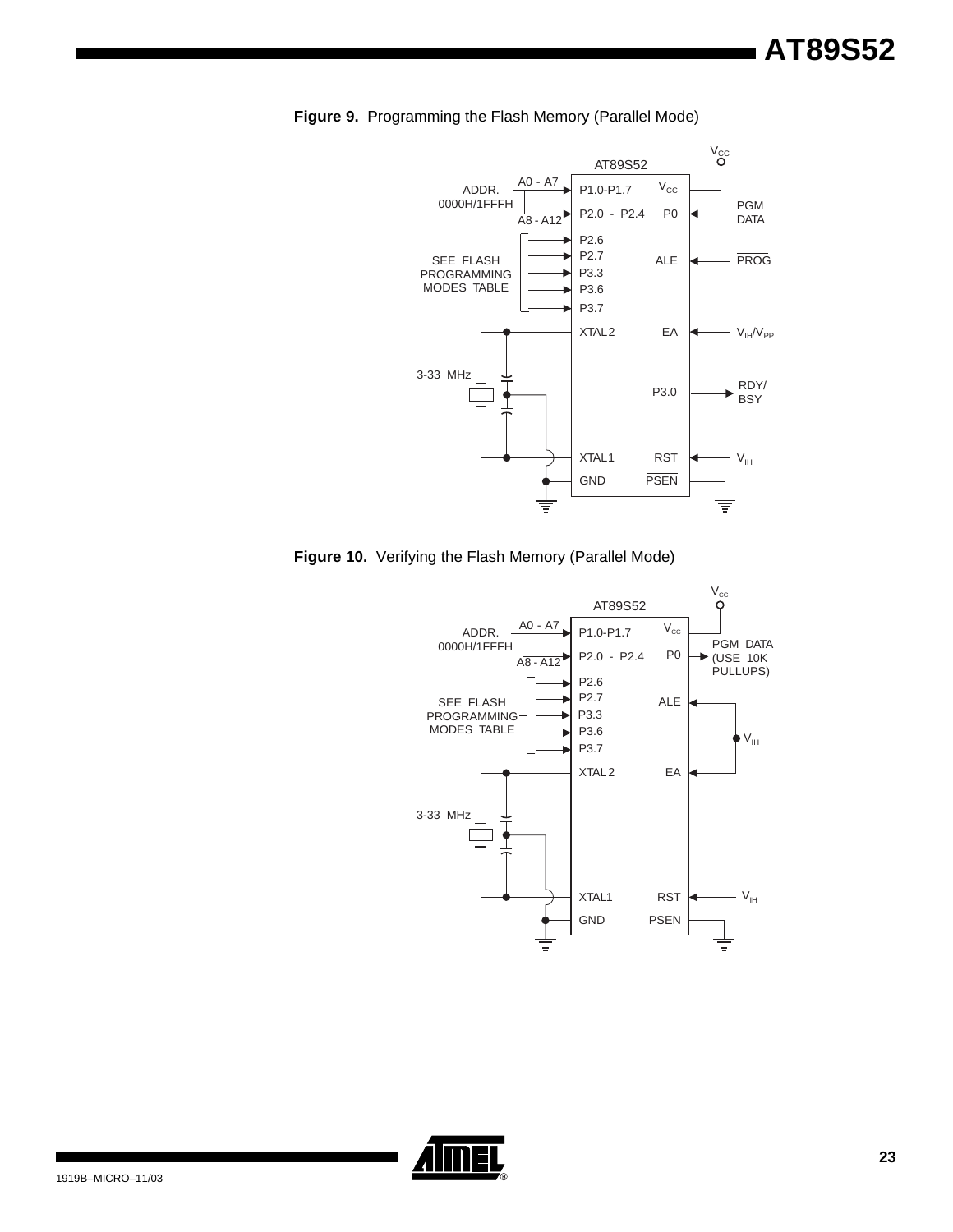

## **Flash Programming and Verification Characteristics (Parallel Mode)**

 $T_A = 20^{\circ}$ C to 30°C,  $V_{CC} = 4.5$  to 5.5V

| Symbol                         | <b>Parameter</b>                      | Min                               | Max                               | <b>Units</b> |
|--------------------------------|---------------------------------------|-----------------------------------|-----------------------------------|--------------|
| $V_{PP}$                       | Programming Supply Voltage            | 11.5                              | 12.5                              | V            |
| $I_{\mathsf{PP}}$              | Programming Supply Current            |                                   | 10 <sup>°</sup>                   | mA           |
| $I_{\rm CC}$                   | V <sub>CC</sub> Supply Current        |                                   | 30                                | mA           |
| $1/t_{CLCL}$                   | <b>Oscillator Frequency</b>           | 3                                 | 33                                | <b>MHz</b>   |
| $\mathfrak{t}_{\sf AVGL}$      | Address Setup to PROG Low             | $48 t_{\scriptstyle \text{CLCL}}$ |                                   |              |
| $\mathsf{t}_{\mathsf{GHAX}}$   | Address Hold After PROG               | $48 t_{\scriptstyle \text{CLCL}}$ |                                   |              |
| t <sub>DVGL</sub>              | Data Setup to PROG Low                | $48 t_{\scriptstyle \text{CLCL}}$ |                                   |              |
| $t_{\mathsf{GHDX}}$            | Data Hold After PROG                  | $48 t_{\scriptstyle \text{CLCL}}$ |                                   |              |
| $t_{\sf EHSH}$                 | P2.7 (ENABLE) High to V <sub>PP</sub> | $48 t_{\scriptstyle \text{CLCL}}$ |                                   |              |
| $\mathsf{t}_{\mathsf{SHGL}}$   | V <sub>PP</sub> Setup to PROG Low     | 10                                |                                   | $\mu s$      |
| $\mathfrak{t}_{\mathsf{GHSL}}$ | V <sub>PP</sub> Hold After PROG       | 10 <sup>°</sup>                   |                                   | μs           |
| $t_{\scriptstyle\rm G L GH}$   | <b>PROG</b> Width                     | 0.2                               | 1                                 | μs           |
| $t_{AVQV}$                     | Address to Data Valid                 |                                   | $48t_{CLCL}$                      |              |
| $t_{ELQV}$                     | <b>ENABLE</b> Low to Data Valid       |                                   | $48t_{CLCL}$                      |              |
| $t_{EHQZ}$                     | Data Float After ENABLE               | $\mathbf 0$                       | $48 t_{\scriptstyle \text{CLCL}}$ |              |
| $t_{\scriptstyle \text{GHBL}}$ | PROG High to BUSY Low                 |                                   | 1.0                               | μs           |
| $t_{WC}$                       | <b>Byte Write Cycle Time</b>          |                                   | 50                                | $\mu s$      |

**Figure 11.** Flash Programming and Verification Waveforms – Parallel Mode

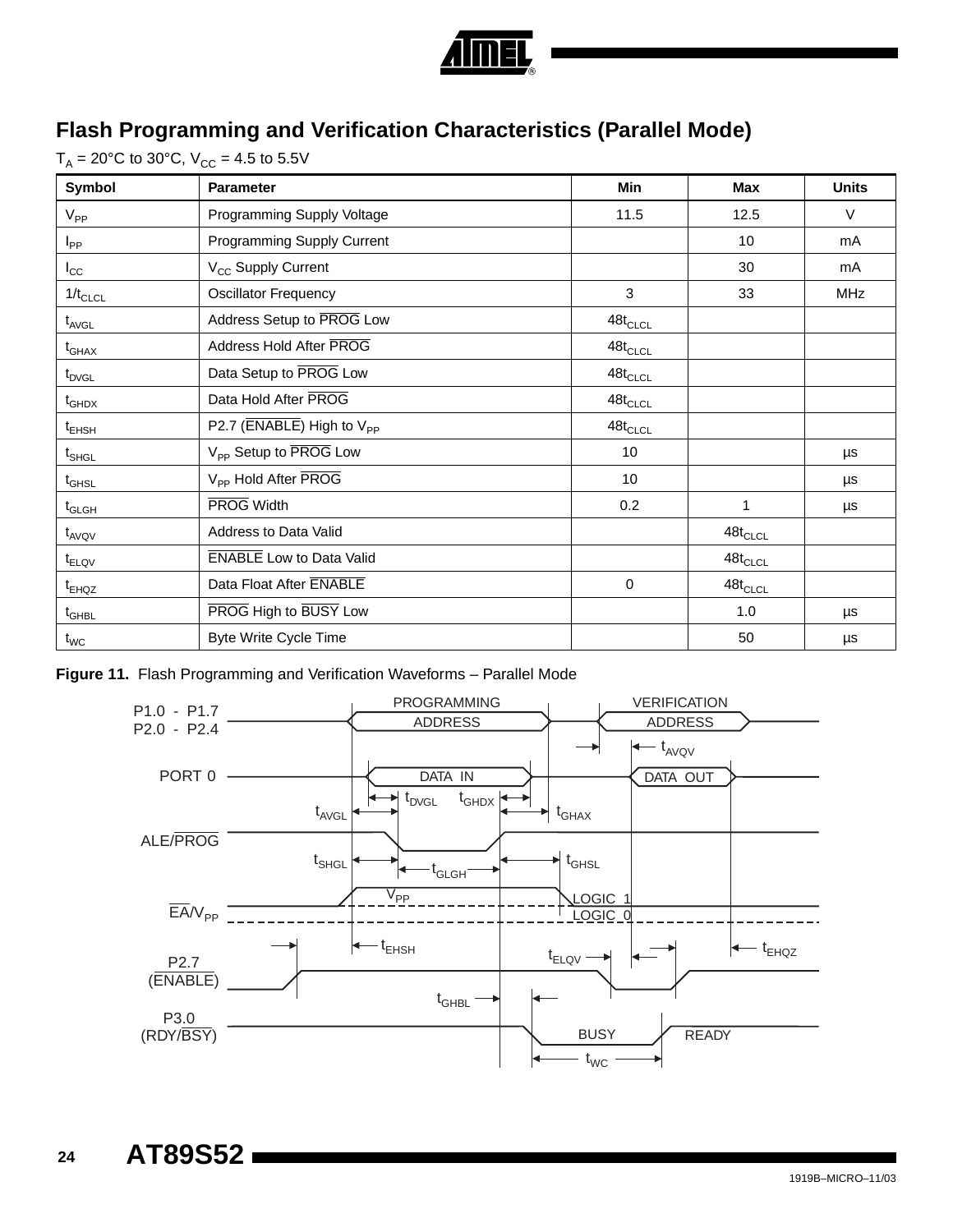**Figure 12.** Flash Memory Serial Downloading



**Flash Programming and Verification Waveforms – Serial Mode**





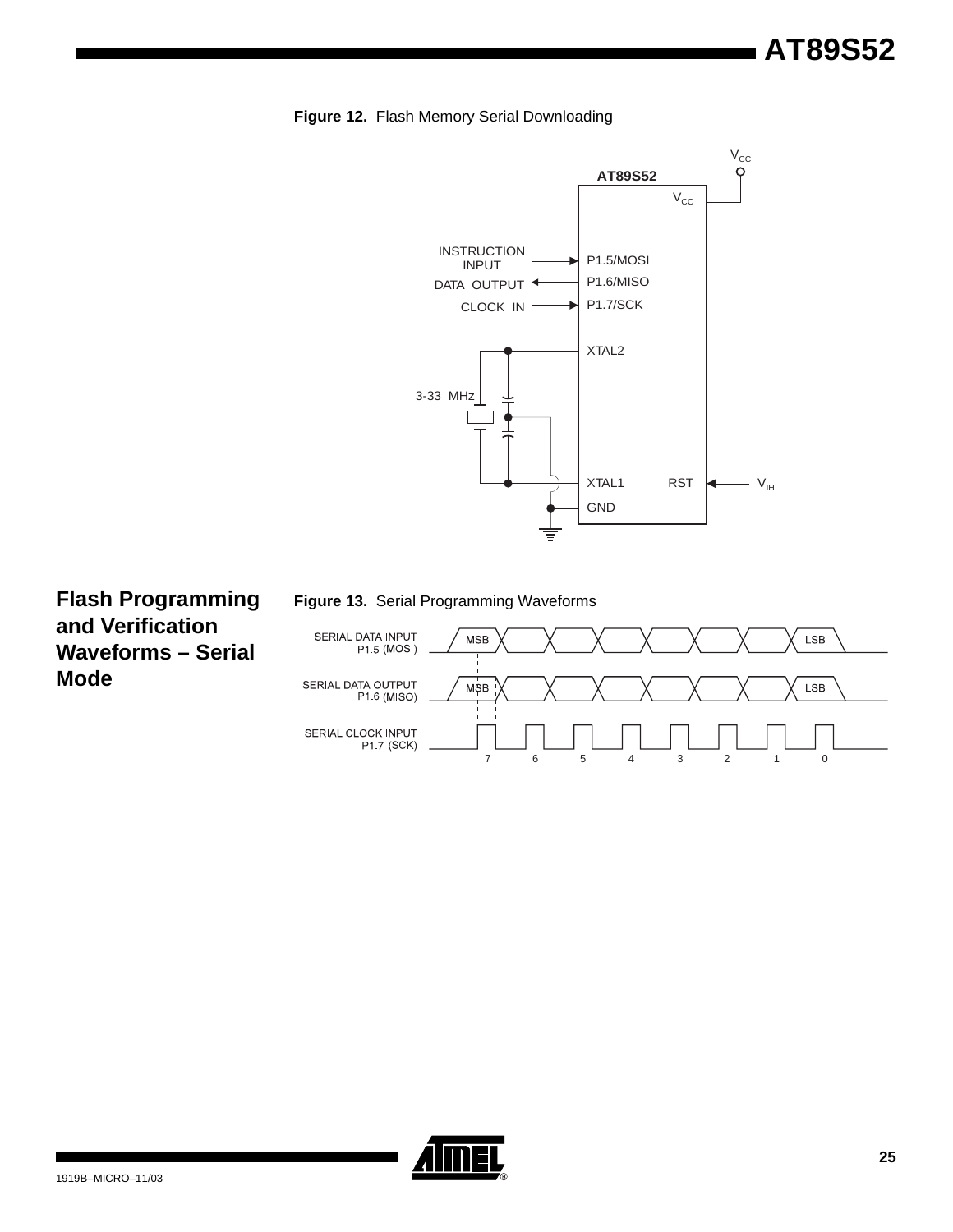

#### **Table 11.** Serial Programming Instruction Set

|                                            | <b>Instruction</b><br>Format |                                                                                                  |                    |                                               |                                                                                             |
|--------------------------------------------|------------------------------|--------------------------------------------------------------------------------------------------|--------------------|-----------------------------------------------|---------------------------------------------------------------------------------------------|
| <b>Instruction</b>                         | Byte 1                       | Byte 2                                                                                           | Byte 3             | Byte 4                                        | <b>Operation</b>                                                                            |
| <b>Programming Enable</b>                  | 1010 1100                    | 0101 0011                                                                                        | XXXX XXXX          | XXXX XXXX<br>0110 1001<br>(Output on<br>MISO) | Enable Serial Programming<br>while RST is high                                              |
| Chip Erase                                 | 1010 1100                    | $100x$ $xxxx$                                                                                    | XXXX XXXX          | XXXX XXXX                                     | Chip Erase Flash memory<br>array                                                            |
| Read Program Memory<br>(Byte Mode)         | 0010 0000                    | $\begin{matrix} 2 & 2 & 3 \\ 2 & 3 & 3 \\ 3 & 4 & 5 \end{matrix}$                                | र्यूयर्य दर्श्य    | <b>boot</b> 2252                              | Read data from Program<br>memory in the byte mode                                           |
| <b>Write Program Memory</b><br>(Byte Mode) | 0100 0000                    | $\begin{matrix} 2 & 5 \\ 2 & 5 \end{matrix}$ xxx<br>$\begin{matrix} 5 & 5 \\ 5 & 5 \end{matrix}$ | 2222 2222          | bont conso                                    | Write data to Program<br>memory in the byte mode                                            |
| Write Lock Bits <sup>(1)</sup>             | 1010 1100                    | 1110 00 젊음                                                                                       | XXXX XXXX          | XXXX XXXX                                     | Write Lock bits. See Note (1).                                                              |
| <b>Read Lock Bits</b>                      | 0010 0100                    | XXXX XXXX                                                                                        | XXXX XXXX          | $\sum_{x \in \mathbb{Z}}^x$                   | Read back current status of<br>the lock bits (a programmed<br>lock bit reads back as a "1") |
| <b>Read Signature Bytes</b>                | 0010 1000                    | $\begin{matrix} 2 & 5 \\ 2 & 5 \end{matrix}$                                                     | $\approx$ xxx xxx0 | Signature Byte                                | Read Signature Byte                                                                         |
| <b>Read Program Memory</b><br>(Page Mode)  | 0000<br>0011                 | xxxa =0000                                                                                       | Byte 0             | Byte 1<br><b>Byte 255</b>                     | Read data from Program<br>memory in the Page Mode<br>$(256$ bytes)                          |
| Write Program Memory<br>(Page Mode)        | 0101<br>0000                 | $\begin{matrix} 2 & 0 & 0 \\ 0 & 0 & 0 \\ 0 & 0 & 0 \end{matrix}$                                | Byte 0             | Byte 1<br><b>Byte 255</b>                     | Write data to Program<br>memory in the Page Mode<br>$(256$ bytes)                           |

Note:  $1. B1 = 0, B2 = 0 \rightarrow Mode1$ , no lock protection

 $B1 = 0$ ,  $B2 = 1$  ---> Mode 2, lock bit 1 activated  $B1 = 1$ ,  $B2 = 0$  ---> Mode 3, lock bit 2 activated  $B1 = 1$ ,  $B2 = 1$  ---> Mode 4, lock bit 3 activated

**Each** of the lock bit modes needs to be activated sequentially before Mode 4 can be executed.

After Reset signal is high, SCK should be low for at least 64 system clocks before it goes high to clock in the enable data bytes. No pulsing of Reset signal is necessary. SCK should be no faster than 1/16 of the system clock at XTAL1.

For Page Read/Write, the data always starts from byte 0 to 255. After the command byte and upper address byte are latched, each byte thereafter is treated as data until all 256 bytes are shifted in/out. Then the next instruction will be ready to be decoded.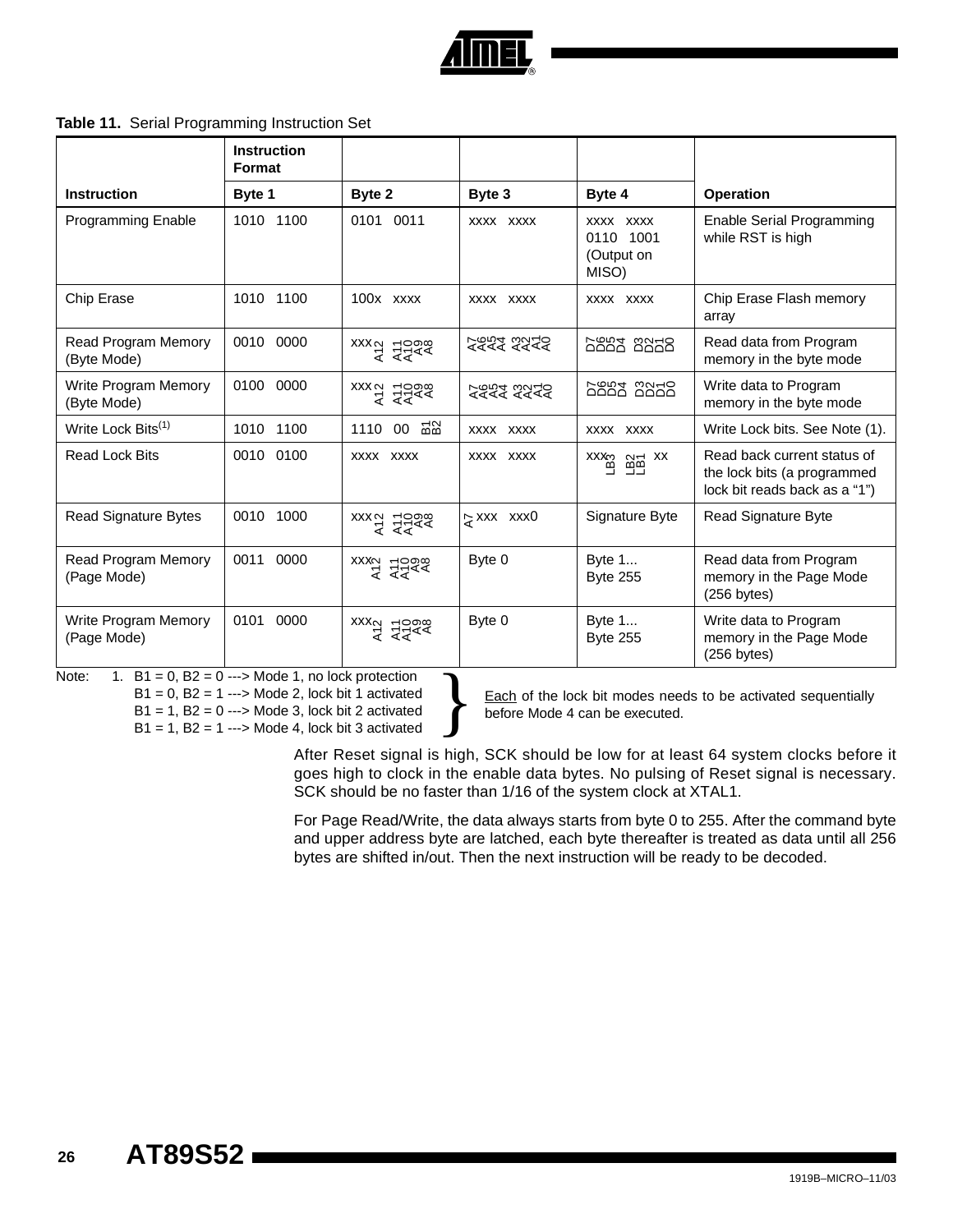#### **Serial Programming Characteristics**

**Figure 14.** Serial Programming Timing



**Table 12.** Serial Programming Characteristics,  $T_A = -40^\circ$ C to 85°C,  $V_{CC} = 4.0 - 5.5V$  (Unless Otherwise Noted)

| Symbol                        | <b>Parameter</b>                  | <b>Min</b>          | <b>Typ</b> | Max                 | <b>Units</b> |
|-------------------------------|-----------------------------------|---------------------|------------|---------------------|--------------|
| $1/t_{CLCL}$                  | <b>Oscillator Frequency</b>       | 3                   |            | 33                  | <b>MHz</b>   |
| t <sub>CLCL</sub>             | Oscillator Period                 | 30                  |            |                     | ns           |
| t <sub>SHSL</sub>             | <b>SCK Pulse Width High</b>       | 8 t $_{\sf CLCL}$   |            |                     | ns           |
| t <sub>SLSH</sub>             | <b>SCK Pulse Width Low</b>        | 8 t <sub>CLCL</sub> |            |                     | ns           |
| t <sub>ovsh</sub>             | MOSI Setup to SCK High            | $t_{CLCL}$          |            |                     | ns           |
| t <sub>SHOX</sub>             | MOSI Hold after SCK High          | 2 t <sub>CLCL</sub> |            |                     | ns           |
| $t_{\scriptstyle\text{SLIV}}$ | <b>SCK Low to MISO Valid</b>      | 10                  | 16         | 32                  | ns           |
| <sup>t</sup> ERASE            | Chip Erase Instruction Cycle Time |                     |            | 500                 | ms           |
| t <sub>SWC</sub>              | Serial Byte Write Cycle Time      |                     |            | 64 $t_{CLCL}$ + 400 | μs           |

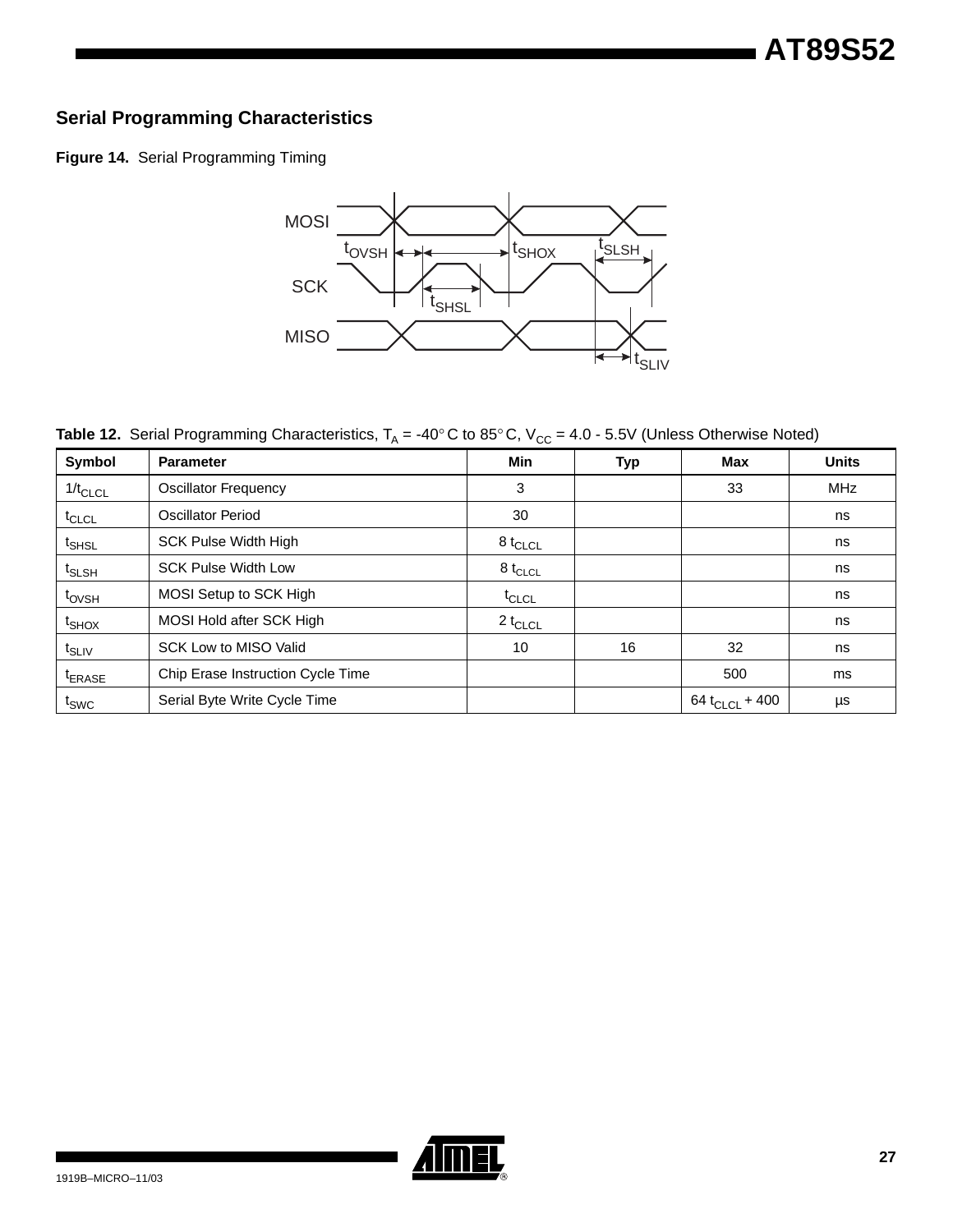

## **Absolute Maximum Ratings\***

| Voltage on Any Pin |  |
|--------------------|--|
|                    |  |
|                    |  |

\*NOTICE: Stresses beyond those listed under "Absolute Maximum Ratings" may cause permanent damage to the device. This is a stress rating only and functional operation of the device at these or any other conditions beyond those indicated in the operational sections of this specification is not implied. Exposure to absolute maximum rating conditions for extended periods may affect device reliability.

## **DC Characteristics**

The values shown in this table are valid for  $T_A = -40^{\circ}C$  to 85°C and  $V_{CC} = 4.0V$  to 5.5V, unless otherwise noted.

| Symbol            | <b>Parameter</b>                                         | <b>Condition</b>                         | Min                 | <b>Max</b>        | <b>Units</b> |
|-------------------|----------------------------------------------------------|------------------------------------------|---------------------|-------------------|--------------|
| $V_{IL}$          | Input Low Voltage                                        | (Except EA)                              | $-0.5$              | 0.2 $V_{CC}$ -0.1 | $\vee$       |
| $V_{IL1}$         | Input Low Voltage (EA)                                   |                                          | $-0.5$              | 0.2 $V_{CC}$ -0.3 | $\vee$       |
| $V_{IH}$          | Input High Voltage                                       | (Except XTAL1, RST)                      | 0.2 $V_{CC}$ +0.9   | $V_{CC}$ +0.5     | $\vee$       |
| $V_{I H1}$        | Input High Voltage                                       | (XTAL1, RST)                             | $0.7 V_{CC}$        | $V_{CC}$ +0.5     | $\vee$       |
| $V_{OL}$          | Output Low Voltage <sup>(1)</sup> (Ports 1,2,3)          | $I_{OL} = 1.6 \text{ mA}$                |                     | 0.45              | $\vee$       |
| $V_{OL1}$         | Output Low Voltage <sup>(1)</sup><br>(Port 0, ALE, PSEN) | $I_{\Omega I} = 3.2 \text{ mA}$          |                     | 0.45              | $\vee$       |
|                   |                                                          | $I_{OH}$ = -60 µA, $V_{CC}$ = 5V ± 10%   | 2.4                 |                   | $\vee$       |
| $V_{OH}$          | Output High Voltage<br>(Ports 1,2,3, ALE, PSEN)          | $I_{OH} = -25 \mu A$                     | $0.75V_{\rm CC}$    |                   | $\vee$       |
|                   |                                                          | $I_{OH} = -10 \mu A$                     | $0.9 V_{CC}$        |                   | $\vee$       |
|                   |                                                          | $I_{OH}$ = -800 µA, $V_{CC}$ = 5V ± 10%  | 2.4                 |                   | $\vee$       |
| $V_{OH1}$         | Output High Voltage<br>(Port 0 in External Bus Mode)     | $I_{OH}$ = -300 µA                       | $0.75V_{\text{CC}}$ |                   | $\vee$       |
|                   |                                                          | $I_{OH} = -80 \mu A$                     | $0.9 V_{CC}$        |                   | V            |
| $I_{\parallel L}$ | Logical 0 Input Current (Ports 1,2,3)                    | $V_{IN} = 0.45V$                         |                     | $-50$             | μA           |
| $I_{TL}$          | Logical 1 to 0 Transition Current<br>(Ports 1,2,3)       | $V_{IN}$ = 2V, $V_{CC}$ = 5V $\pm$ 10%   |                     | $-650$            | μA           |
| $I_{LI}$          | Input Leakage Current (Port 0, EA)                       | $0.45 < V_{IN} < V_{CC}$                 |                     | ±10               | μA           |
| <b>RRST</b>       | <b>Reset Pulldown Resistor</b>                           |                                          | 50                  | 300               | KΩ           |
| $C_{10}$          | Pin Capacitance                                          | Test Freq. = 1 MHz, $T_A = 25^{\circ}$ C |                     | 10 <sup>1</sup>   | pF           |
|                   |                                                          | Active Mode, 12 MHz                      |                     | 25                | mA           |
| $I_{\rm CC}$      | Power Supply Current                                     | Idle Mode, 12 MHz                        |                     | 6.5               | mA           |
|                   | Power-down Mode <sup>(1)</sup>                           | $V_{\text{CC}} = 5.5V$                   |                     | 50                | μA           |

Notes: 1. Under steady state (non-transient) conditions,  $I_{OL}$  must be externally limited as follows:

Maximum I<sub>OL</sub> per port pin: 10 mA

Maximum I<sub>OL</sub> per 8-bit port:

Port 0: 26 mA Ports 1, 2, 3: 15 mA

Maximum total  $I_{OL}$  for all output pins: 71 mA

If  $I_{OL}$  exceeds the test condition,  $V_{OL}$  may exceed the related specification. Pins are not guaranteed to sink current greater than the listed test conditions.

2. Minimum  $V_{CC}$  for Power-down is 2V.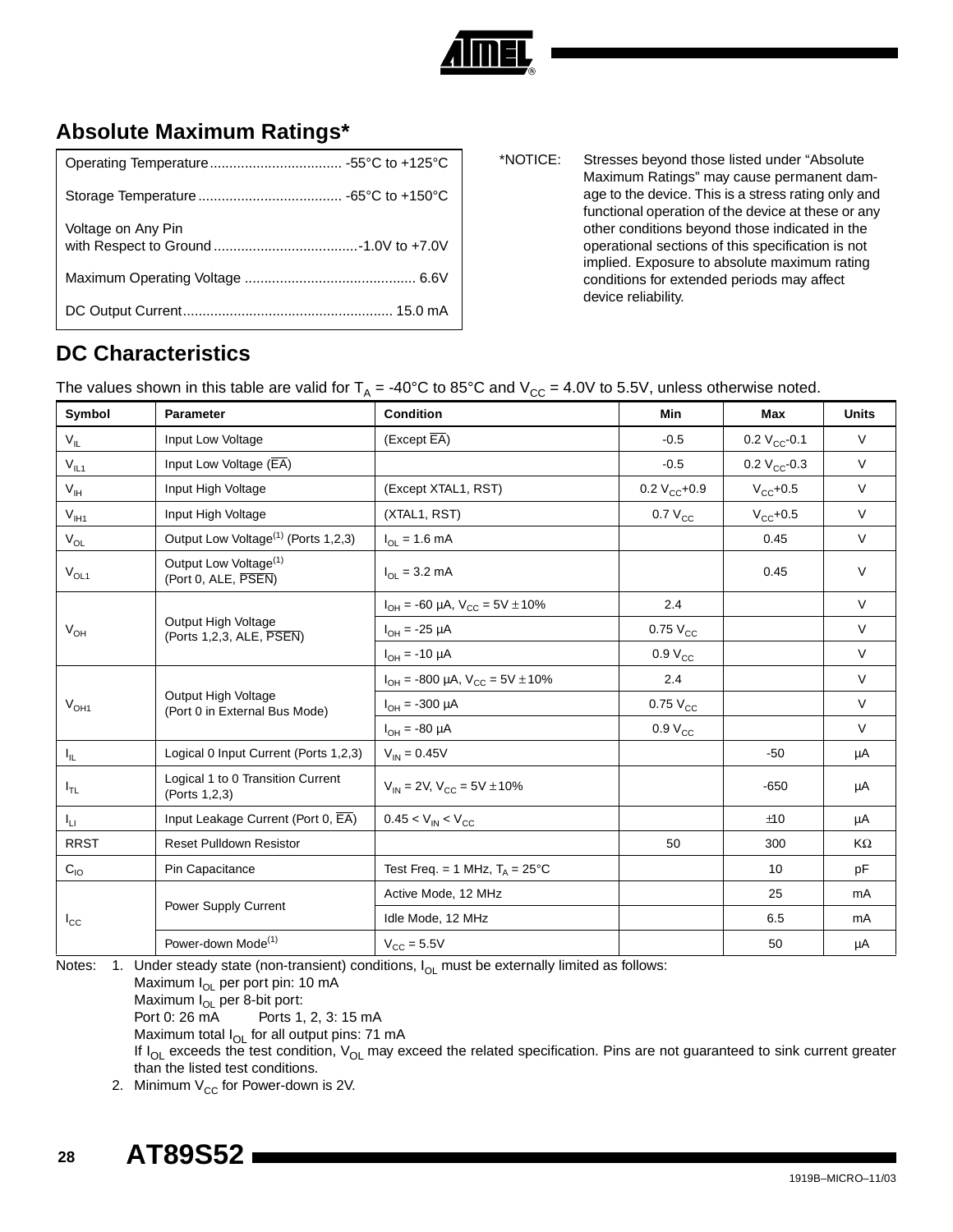## **AC Characteristics**

Under operating conditions, load capacitance for Port 0, ALE/PROG, and PSEN = 100 pF; load capacitance for all other outputs  $= 80$  pF.

#### **External Program and Data Memory Characteristics**

|                   |                                         | <b>12 MHz Oscillator</b> |                 | <b>Variable Oscillator</b> |                  |            |
|-------------------|-----------------------------------------|--------------------------|-----------------|----------------------------|------------------|------------|
| Symbol            | <b>Parameter</b><br>Min<br>Max<br>Min   |                          | Max             | <b>Units</b>               |                  |            |
| $1/t_{CLCL}$      | <b>Oscillator Frequency</b>             |                          |                 | $\Omega$                   | 33               | <b>MHz</b> |
| $t_{LHLL}$        | <b>ALE Pulse Width</b>                  | 127                      |                 | $2t_{CLCL}$ -40            |                  | ns         |
| $t_{AVLL}$        | Address Valid to ALE Low                | 43                       |                 | $t_{CLCL}$ -25             |                  | ns         |
| $t_{LLAX}$        | Address Hold After ALE Low              | 48                       |                 | $t_{CLCL}$ -25             |                  | ns         |
| $t_{LLIV}$        | ALE Low to Valid Instruction In         |                          | 233             |                            | $4t_{CLCL}$ -65  | ns         |
| $t_{LLPL}$        | ALE Low to PSEN Low                     | 43                       |                 | $t_{CLCL}$ -25             |                  | ns         |
| $t_{\sf PLPH}$    | <b>PSEN</b> Pulse Width                 | 205                      |                 | $3t_{CLCL}$ -45            |                  | ns         |
| $t_{\sf PLIV}$    | <b>PSEN</b> Low to Valid Instruction In |                          | 145             |                            | $3t_{CLCL}$ -60  | ns         |
| $t_{PXIX}$        | Input Instruction Hold After PSEN       | 0                        |                 | 0                          |                  | ns         |
| $t_{PXIZ}$        | Input Instruction Float After PSEN      |                          | 59              |                            | $t_{CLCL}$ -25   | ns         |
| $t_{\text{PXAV}}$ | <b>PSEN to Address Valid</b>            | 75                       |                 | $t_{CLCL}$ -8              |                  | ns         |
| $t_{AVIV}$        | 312<br>Address to Valid Instruction In  |                          | $5t_{CLCL}$ -80 | ns                         |                  |            |
| $t_{\text{PLAZ}}$ | PSEN Low to Address Float               |                          | 10              |                            | 10               | ns         |
| $t_{RLRH}$        | <b>RD Pulse Width</b>                   | 400                      |                 | $6t_{CLCL}$ -100           |                  | ns         |
| t <sub>WLWH</sub> | <b>WR Pulse Width</b>                   | 400                      |                 | $6t_{CLCL}$ -100           |                  | ns         |
| $t_{\text{RLDV}}$ | RD Low to Valid Data In                 |                          | 252             |                            | $5t_{CLCL}$ -90  | ns         |
| $t_{RHDX}$        | Data Hold After RD                      | $\Omega$                 |                 | $\Omega$                   |                  | ns         |
| $t_{RHDZ}$        | Data Float After RD                     |                          | 97              |                            | $2t_{CLCL}$ -28  | ns         |
| $t_{LLDV}$        | ALE Low to Valid Data In                |                          | 517             |                            | $8t_{CLCL}$ -150 | ns         |
| $t_{AVDV}$        | Address to Valid Data In                |                          | 585             |                            | $9t_{CLCL}$ -165 | ns         |
| t <sub>LLWL</sub> | ALE Low to RD or WR Low                 | 200                      | 300             | $3t_{CLCL}$ -50            | $3t_{CLCL} + 50$ | ns         |
| t <sub>AVWL</sub> | Address to RD or WR Low                 | 203                      |                 | $4t_{CLCL}$ -75            |                  | ns         |
| $t_{\text{QVWX}}$ | Data Valid to WR Transition             | 23                       |                 | $t_{CLCL}$ -30             |                  | ns         |
| $t_{\text{QVWH}}$ | Data Valid to WR High                   | 433                      |                 | $7t_{CLCL}$ -130           |                  | ns         |
| $t_{WHQX}$        | Data Hold After WR                      | 33                       |                 | $t_{CLCL}$ -25             |                  | ns         |
| $t_{RLAZ}$        | RD Low to Address Float                 |                          | $\mathbf 0$     |                            | $\mathsf 0$      | ns         |
| $t_{WHLH}$        | RD or WR High to ALE High               | 43                       | 123             | $t_{CLCL}$ -25             | $t_{CLCL}$ +25   | ns         |

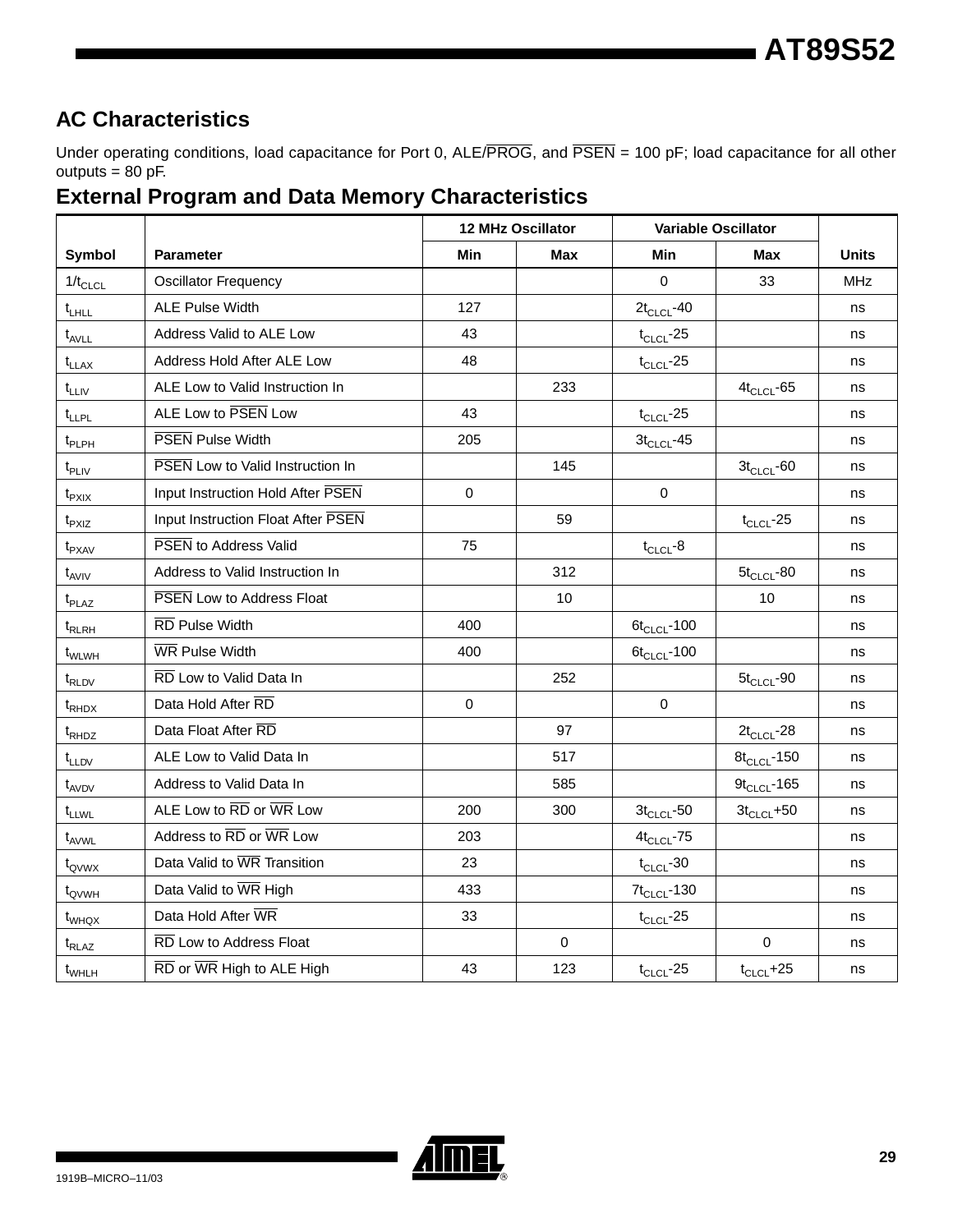

## **External Program Memory Read Cycle**



## **External Data Memory Read Cycle**

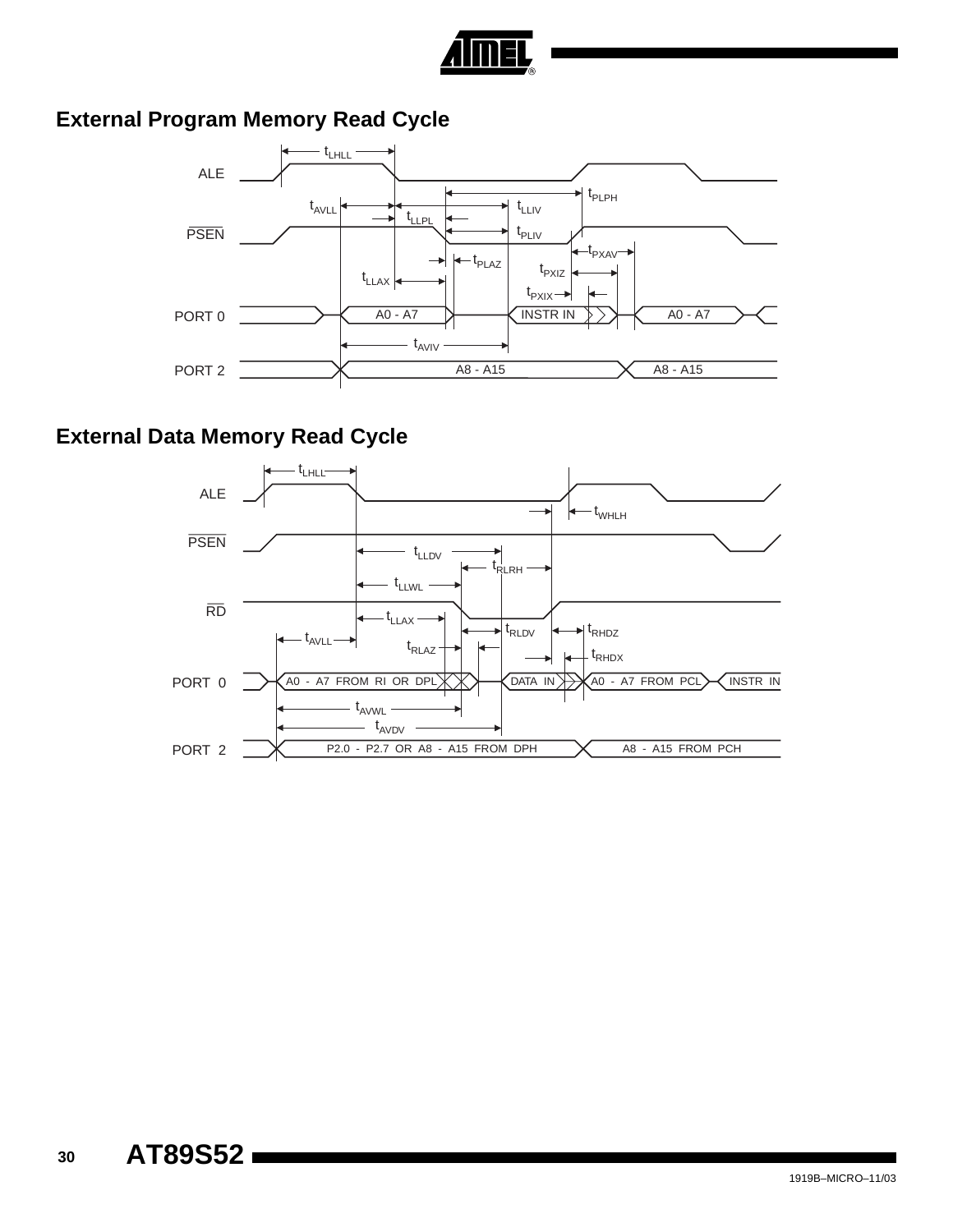## **External Data Memory Write Cycle**



## **External Clock Drive Waveforms**



## **External Clock Drive**

| Symbol       | <b>Parameter</b>            | Min | <b>Max</b> | <b>Units</b> |  |
|--------------|-----------------------------|-----|------------|--------------|--|
| $1/t_{CLCL}$ | <b>Oscillator Frequency</b> | 0   | 33         | <b>MHz</b>   |  |
| $t_{CLCL}$   | <b>Clock Period</b>         | 30  |            | ns           |  |
| $t_{CHCX}$   | <b>High Time</b>            | 12  |            | ns           |  |
| $t_{CLCX}$   | Low Time                    | 12  |            | ns           |  |
| $t_{CLCH}$   | <b>Rise Time</b>            |     | 5          | ns           |  |
| $t_{CHCL}$   | Fall Time                   |     | 5          | ns           |  |

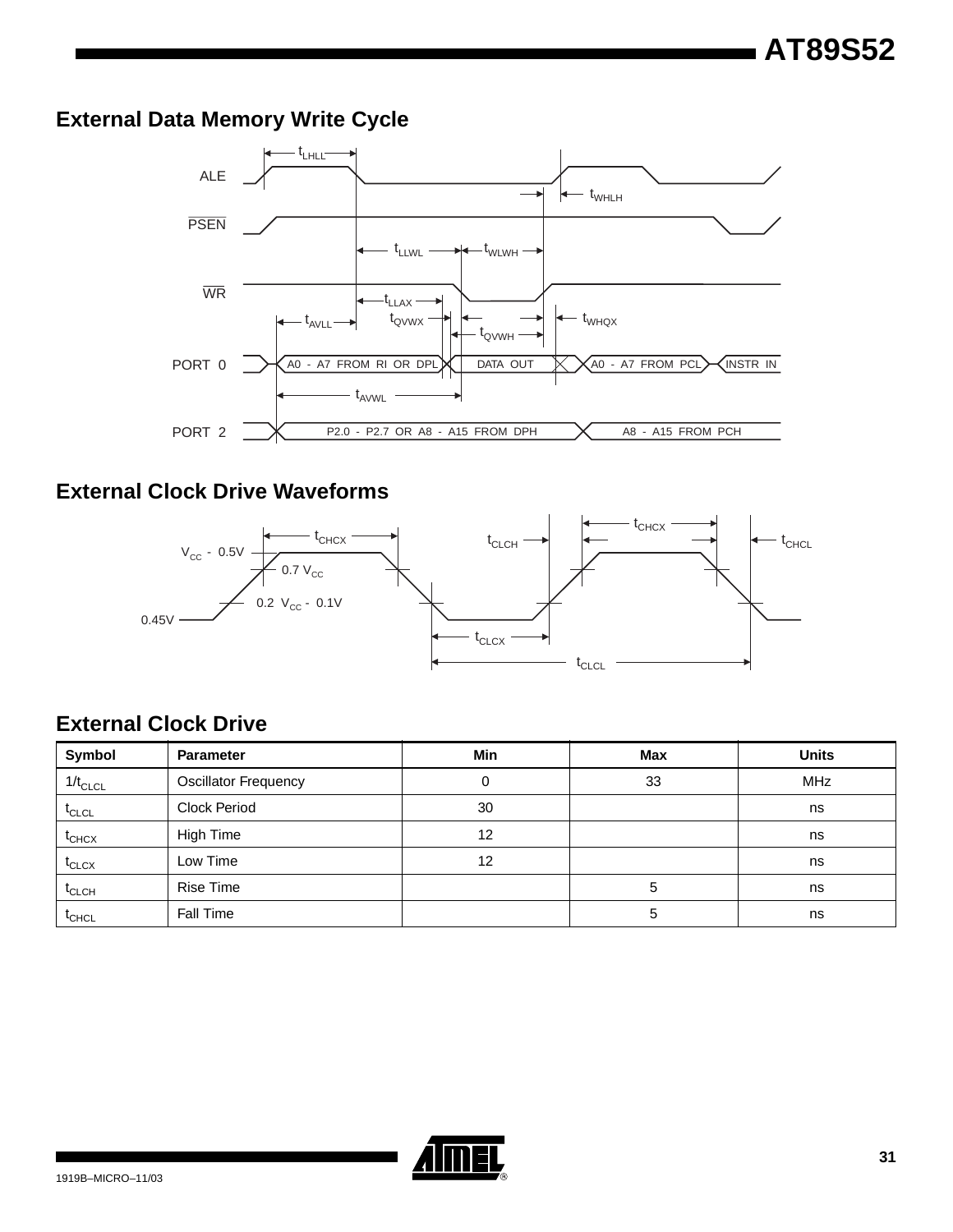

## **Serial Port Timing: Shift Register Mode Test Conditions**

The values in this table are valid for  $V_{CC} = 4.0V$  to 5.5V and Load Capacitance = 80 pF.

|                      |                                          | 12 MHz Osc |     | <b>Variable Oscillator</b> |                          |              |
|----------------------|------------------------------------------|------------|-----|----------------------------|--------------------------|--------------|
| Symbol               | <b>Parameter</b>                         | Min        | Max | Min                        | Max                      | <b>Units</b> |
| $t_{XLXL}$           | Serial Port Clock Cycle Time             | 1.0        |     | $12t_{CLCL}$               |                          | μs           |
| $\tau_{\text{QVXH}}$ | Output Data Setup to Clock Rising Edge   | 700        |     | 10 $t_{CLCL}$ -133         |                          | ns           |
| $I_{XHQX}$           | Output Data Hold After Clock Rising Edge | 50         |     | $2t_{CLCL}$ -80            |                          | ns           |
| $I_{XHDX}$           | Input Data Hold After Clock Rising Edge  | υ          |     | 0                          |                          | ns           |
| <b>LXHDV</b>         | Clock Rising Edge to Input Data Valid    |            | 700 |                            | 10t <sub>CLCL</sub> -133 | ns           |

### **Shift Register Mode Timing Waveforms**



### **AC Testing Input/Output Waveforms**(1)



Note: 1. AC Inputs during testing are driven at  $V_{CC}$  - 0.5V for a logic 1 and 0.45V for a logic 0. Timing measurements are made at  $V_{H}$  min. for a logic 1 and  $V_{IL}$  max. for a logic 0.

## **Float Waveforms**(1)



Note: 1. For timing purposes, a port pin is no longer floating when a 100 mV change from load voltage occurs. A port pin begins to float when a 100 mV change from the loaded  $V_{OH}/V_{OL}$  level occurs.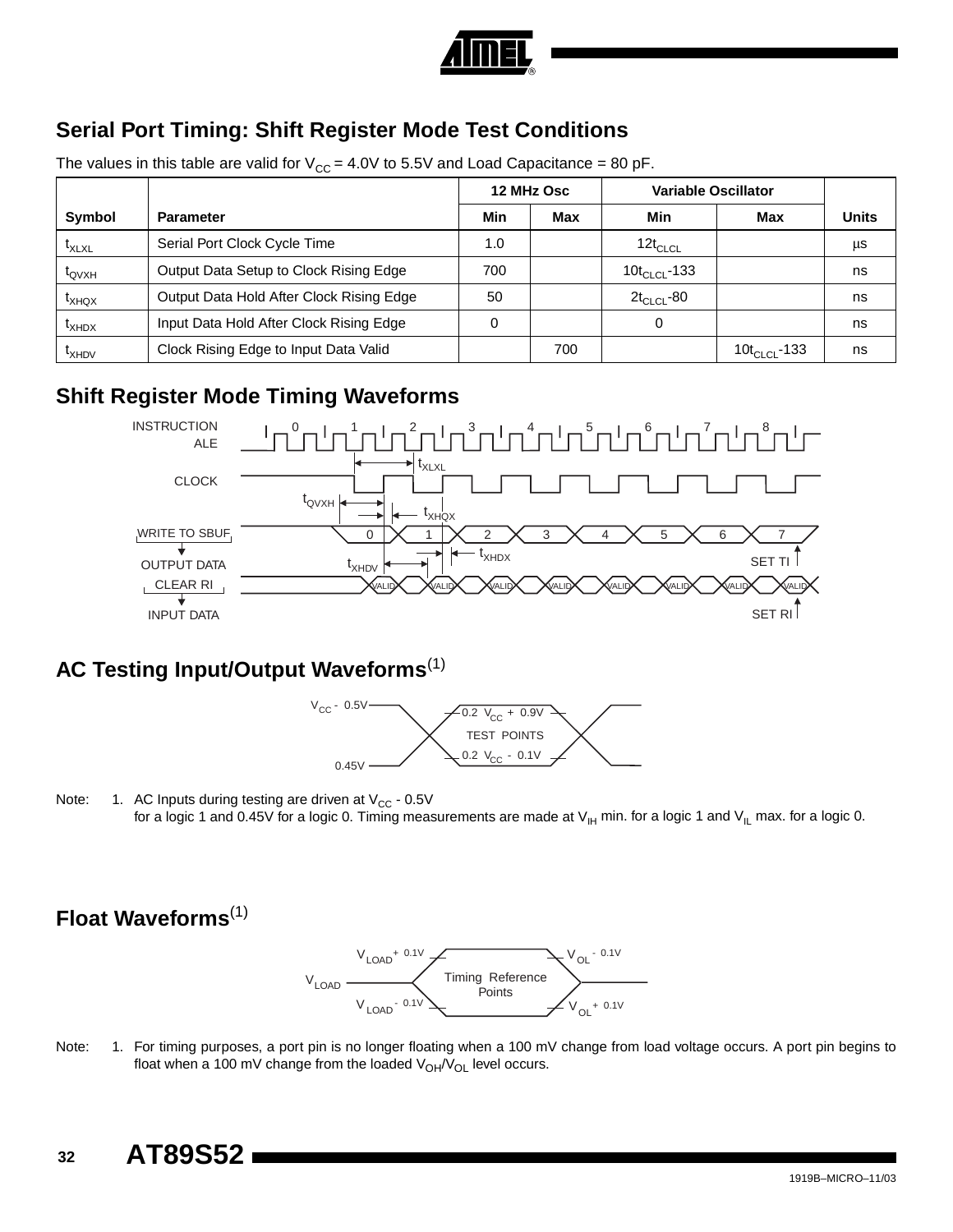| <b>Speed</b><br>(MHz) | <b>Power</b><br><b>Supply</b> | <b>Ordering Code</b> | Package | <b>Operation Range</b>                              |
|-----------------------|-------------------------------|----------------------|---------|-----------------------------------------------------|
| 24                    | 4.0V to 5.5V                  | AT89S52-24AC         | 44A     | Commercial                                          |
|                       |                               | AT89S52-24JC         | 44J     | $(0^{\circ}$ C to 70 $^{\circ}$ C)                  |
|                       |                               | AT89S52-24PC         | 40P6    |                                                     |
|                       |                               | AT89S52-24SC         | 42PS6   |                                                     |
|                       |                               | AT89S52-24AI         | 44A     | Industrial                                          |
|                       |                               | AT89S52-24JI         | 44J     | $(-40^{\circ} \text{C}$ to 85 $^{\circ} \text{C}$ ) |
|                       |                               | AT89S52-24PI         | 40P6    |                                                     |
|                       |                               | AT89S52-24SI         | 42PS6   |                                                     |
| 33                    | 4.5V to 5.5V                  | AT89S52-33AC         | 44A     | Commercial                                          |
|                       |                               | AT89S52-33JC         | 44J     | $(0^{\circ}$ C to 70 $^{\circ}$ C)                  |
|                       |                               | AT89S52-33PC         | 40P6    |                                                     |
|                       |                               | AT89S52-33SC         | 42PS6   |                                                     |

## **Ordering Information**

| Package Type |                                                         |  |
|--------------|---------------------------------------------------------|--|
| 44 A         | 44-lead, Thin Plastic Gull Wing Quad Flatpack (TQFP)    |  |
| 44J          | 44-lead, Plastic J-leaded Chip Carrier (PLCC)           |  |
| 40P6         | 40-pin, 0.600" Wide, Plastic Dual Inline Package (PDIP) |  |
| 42PS6        | 42-pin, 0.600" Wide, Plastic Dual Inline Package (PDIP) |  |

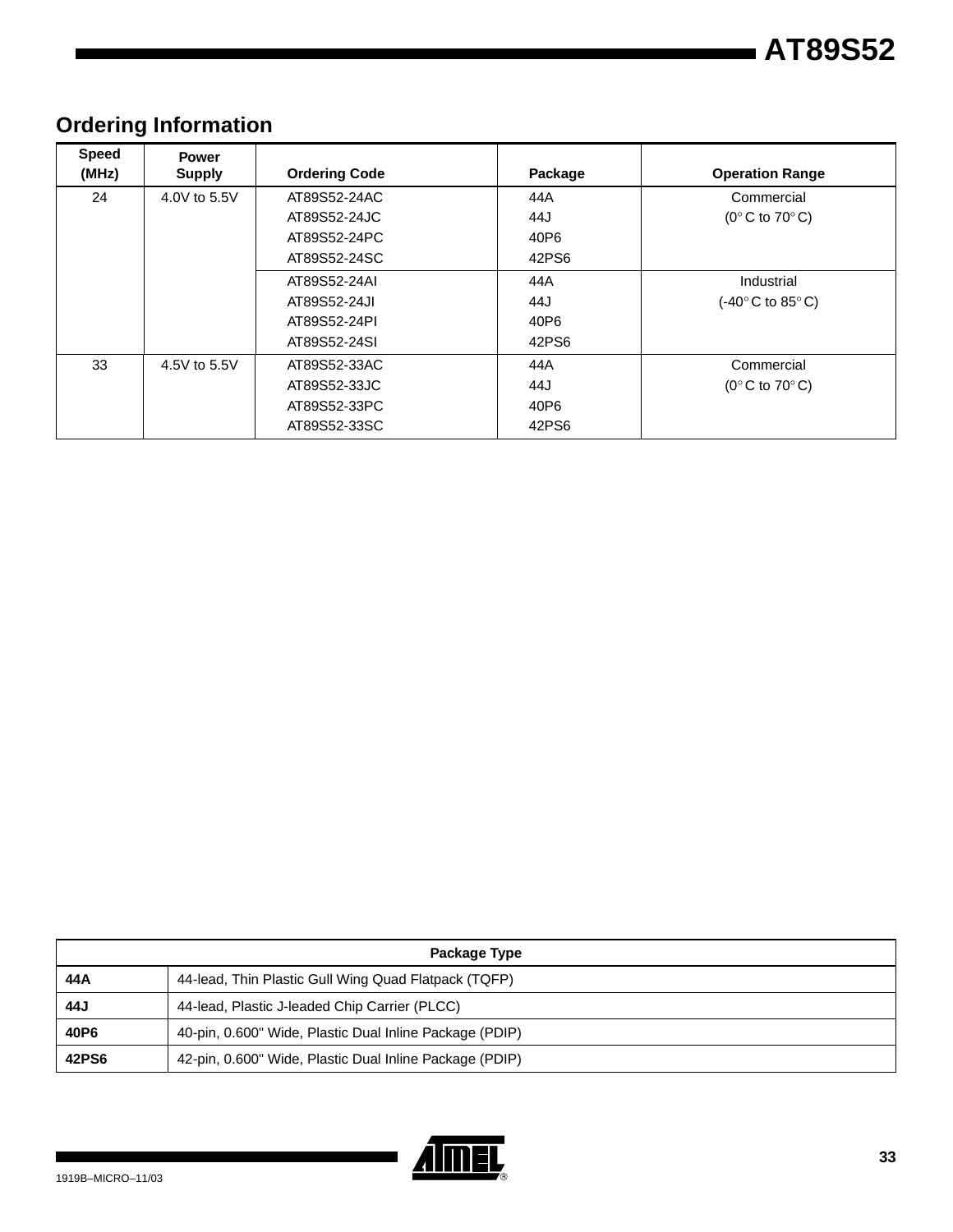

## **Packaging Information**

#### **44A – TQFP**



1919B–MICRO–11/03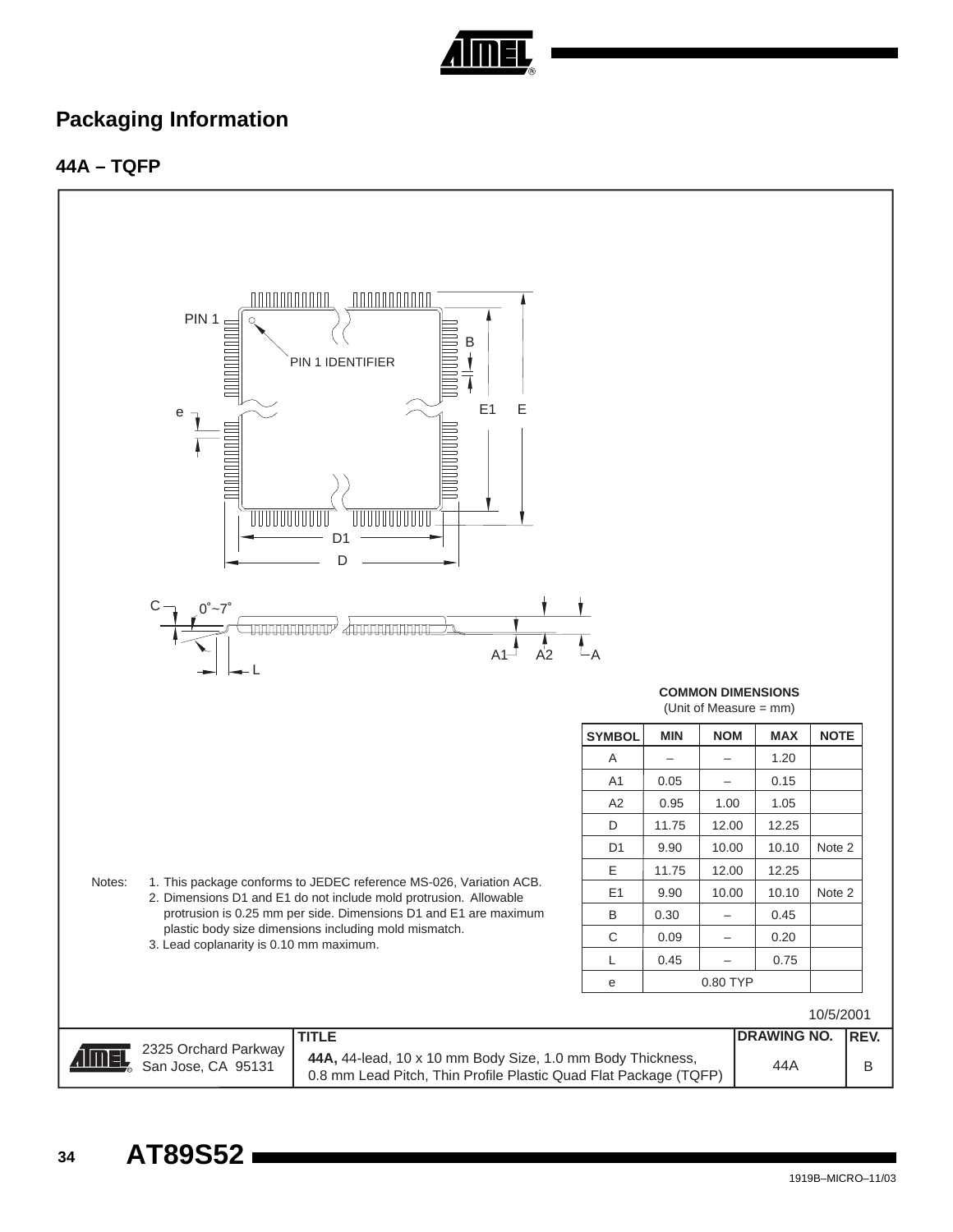#### **44J – PLCC**



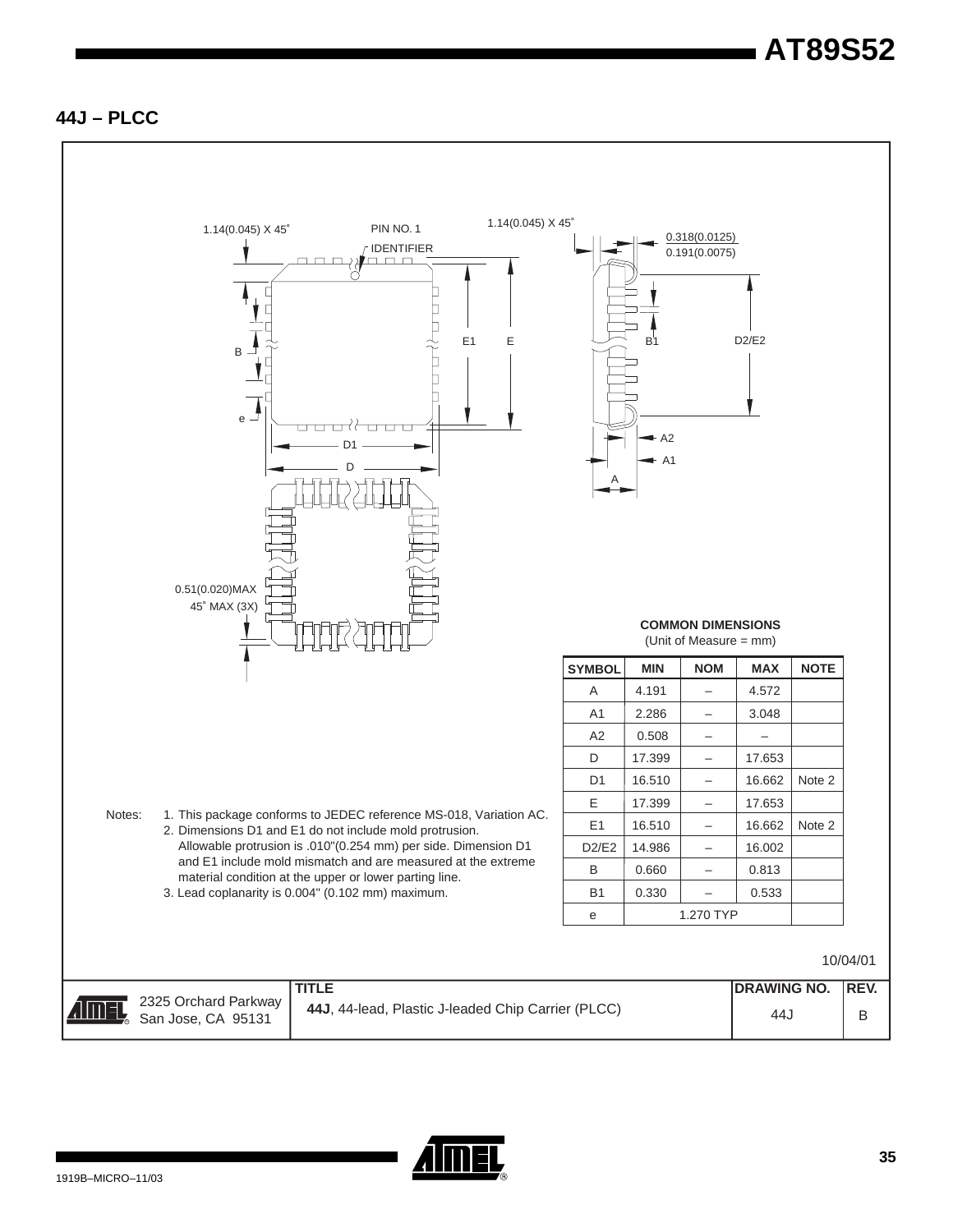

#### **40P6 – PDIP**

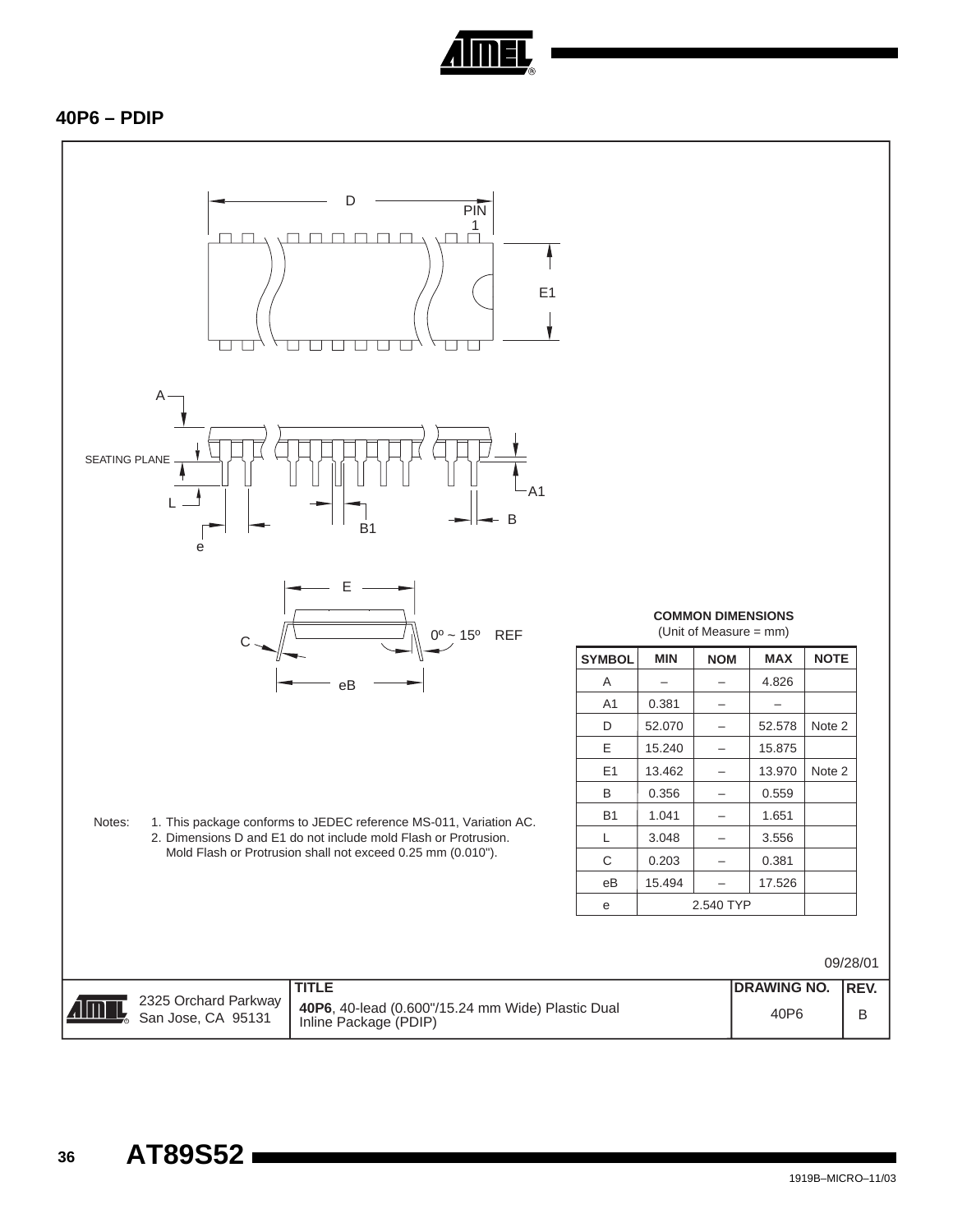#### **42PS6 – PDIP**